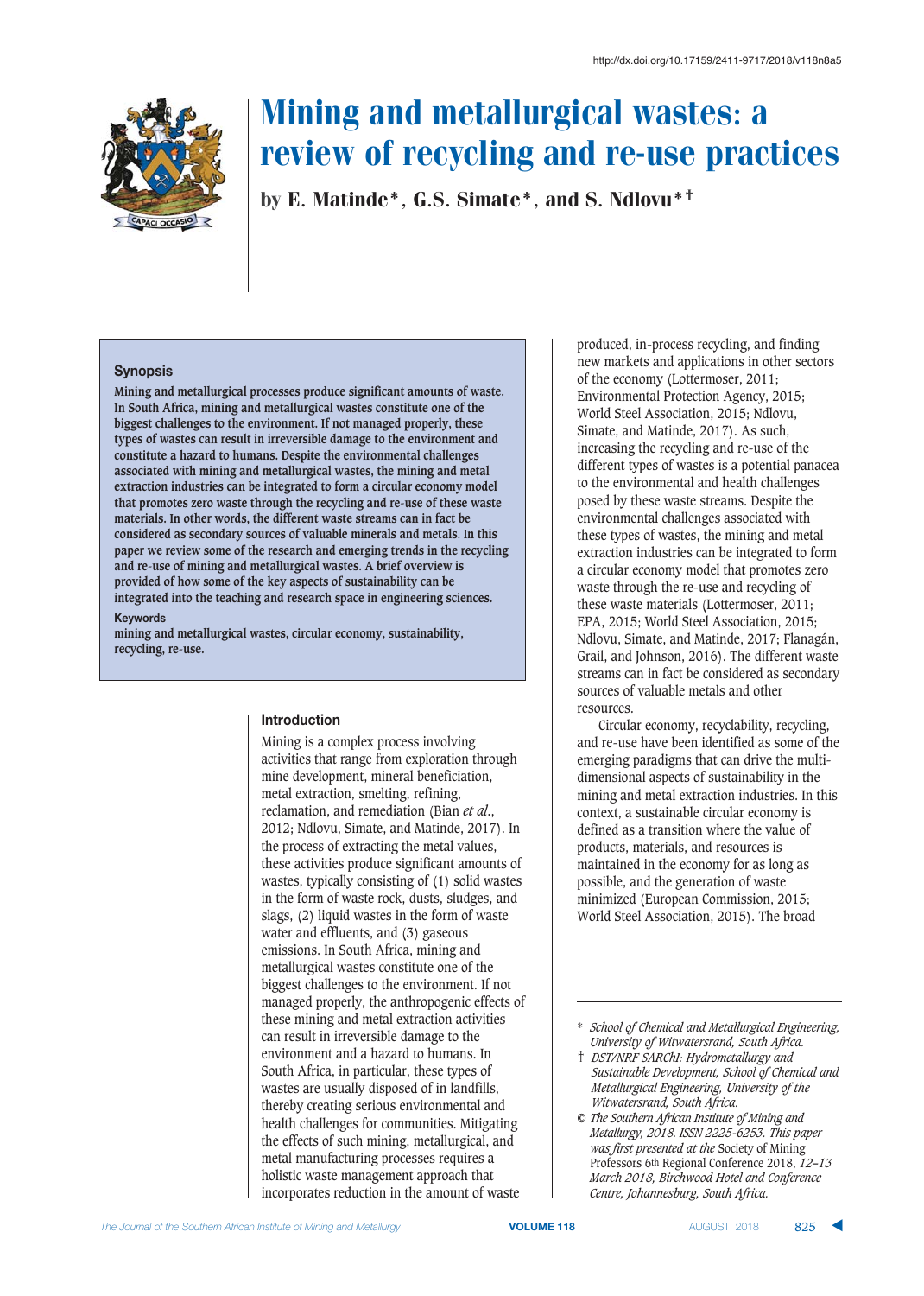objective of a circular economy model is to reduce the linear flow of materials through recycling and re-use in order to rejuvenate the life-cycle of a material (Ndlovu, Simate, and Matinde, 2017). Lottermoser (2011) defined the recycling of mine wastes as a practice that extracts new valuable resource ingredients, or uses the waste as feedstock, and/or converts the entire waste stream into a new valuable product. Recyclability refers to the amenability of waste materials to be captured and converted into a new material and/or re-used in the same capacity (Ndlovu, Simate, and Matinde, 2017). According to Ndlovu, Simate, and Matinde (2017), the recyclability of a waste material is driven by technological and economic factors. In essence, the recyclability of materials depends on the availability of methods and technologies as well as the existence of markets for the recycled products. Finally, the World Steel Association (2015) broadly defined the term re-use as using an object or material again, either for its original purpose or for a similar purpose, without significantly altering the physical form of the object or material. Although most of these terms are used loosely and interchangeably by various stakeholders, some of the short- and long-term benefits of recycling and re-use of mining and metal extraction wastes include (Lottermoser, 2011): (1) creating financial assets, (2) increasing resource efficiency by reducing the linear consumption of natural resources, (3) reducing waste production and accumulation, (4) encouraging innovation and growth of local industry spin-offs, (5) creating employment, and (6) shared responsibility and ownership over the environment.

In line with these emerging paradigms of environmental responsibility and sustainable development, the broad objective of this paper is to explore sustainable alternatives to the primary supply of metals from mined ores through recycling and re-use of mining and metal extraction wastes. In detail, this paper provides a critical review of the emerging body of knowledge on recycling and re-use of these waste materials. In addition, we propose potential approaches that can contribute to unlocking the economic value of mining and metallurgical wastes by integrating some of the key sustainability drivers into the teaching and learning of engineering sciences.

#### **Categories of mining, metallurgical, and industrial**  $was$

Basically, waste is a complex, subjective, and sometimes a controversial issue and, in fact, a review of literature reveals an ongoing international debate on the definition of waste (Ndlovu, Simate, and Matinde, 2017). Nevertheless, waste is generally defined by many environmental bodies as any discarded, rejected, abandoned, unwanted, or surplus matter, whether or not intended for sale or for recycling, reprocessing, recovery, or purification by a separate operation from that which produced it (Ndlovu, Simate, and Matinde, 2017). Waste is generated in all sorts of ways, and its composition and volume depend largely on consumption patterns and the industrial and economic structures in place. Waste may exist in solid, liquid, or gaseous form. However, waste, in whatever form, is one of the world's largest concerns and gives rise to both public health and environmental concerns (Bian *et al*., 2012). Environmental threats may include contamination of groundwater and

surface water by leachates, as well as air pollution from burning of waste that is not properly disposed of. Therefore, in the recent past, the effects of waste, particularly mining and metal extraction wastes, have been the focus of critical attention (Lottermoser, 2011; Bian *et al*., 2012; Reck and Graedel, 2012; Ndlovu, Simate, and Matinde, 2017).

Inasmuch as the generation of mining and metallurgical wastes is inevitable in the production of industrial materials, conventional waste management practices to date have focused on how to manage the way in which the waste is generated and disposed of (Hering, 2012). In fact, mining, metallurgical, and industrial wastes are considered to have little or no apparent economic use, and are thus usually discarded and/or landfilled (Lottermoser, 2011; Bian *et al*., 2012; Ndlovu, Simate, and Matinde, 2017). Despite protracted efforts to reduce the amount of waste produced by the mining and metallurgical industries, these types of wastes still constitute one of the world's largest waste streams (Bian *et al*., 2012). Table I provides an overview of some of the types of wastes produced in the mining and metals extraction industry (Lottermoser, 2011; Rankin, 2011; Ndlovu, Simate, and Matinde, 2017).

### **Legislative framework governing mining and 2metallurgical wastes**

Over the years, environmental laws and social awareness programmes have been promulgated in order to mitigate the potential threats of mining and metallurgical wastes (Table II). Basically, these environmental and social regulations are of universal importance, and revolve around environmental protection, protection of local communities, and promotion of business ethics (Phadke *et al*., 2014; Ndlovu, Simate, and Matinde, 2017). Despite the lack of consensus, and varying degree of legislative scope and effectiveness, various regulations and policies have been enacted so as to control the disposal and/or recycling of these types of wastes (Kumar and Singh, 2013; EPA, 2015; Ndlovu, Simate, and Matinde, 2017). Table II shows some of the selected environmental policies and regulations from the USA, EU, and South African jurisdictions (European Commission, 2006, 2008, 2010a, 2010b; Environmental Protection Agency, 2015; Ndlovu, Simate, and Matinde, 2017).

Inasmuch as there are no agreed-upon quintessential guidelines or legislation on the management of mining and metallurgical wastes, the different legislations converge towards one objective of environmental protection and sustainability. Ironically, the Bill of Rights, as enshrined in Chapter 2 of the South African Constitution (Act No. 108 of 1996), clearly stipulates the universal rights of citizens to environmental protection while promoting economic and social development. Furthermore, the USA's RCRA (1976) and the European Commission's Extracting Waste (Mining) Directive (2006/21/EC) have a strong emphasis on sustainability. These legislations specifically require operators to draw up waste management plans for the minimization, treatment, metal recovery from, and disposal of mining and extractive wastes.

In addition to the specific directives, the European Commission has also drawn up extensive industrial emissions directives (IED, 2010/75/EU) (European Commission, 2010b). The principal focus of these directives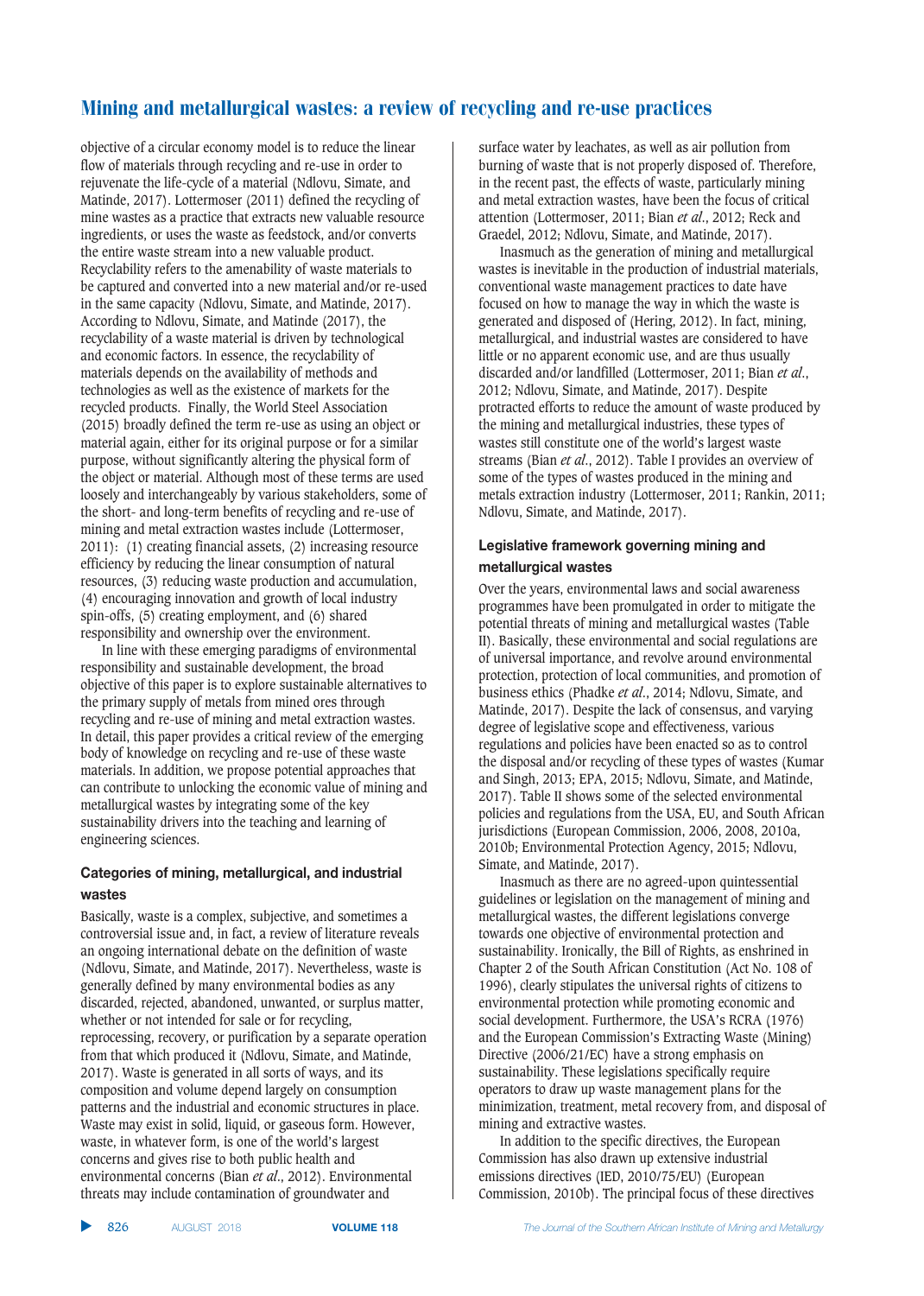| Table I                                                                                       |                                                                                                                                                                                                                                                                                                                                                                                                                                                                   |  |  |
|-----------------------------------------------------------------------------------------------|-------------------------------------------------------------------------------------------------------------------------------------------------------------------------------------------------------------------------------------------------------------------------------------------------------------------------------------------------------------------------------------------------------------------------------------------------------------------|--|--|
| Overview of some of the types of wastes produced in the mining and metals extraction industry |                                                                                                                                                                                                                                                                                                                                                                                                                                                                   |  |  |
| Type of waste                                                                                 | Comment                                                                                                                                                                                                                                                                                                                                                                                                                                                           |  |  |
| Overburden                                                                                    | Soil and rock material removed to access mineral deposits, and which is usually stockpiled. Overburden generally<br>has low potential for environmental contamination, but may be associated with acid rock drainage.                                                                                                                                                                                                                                             |  |  |
| Waste rock                                                                                    | Contains minerals in concentrations considered too low to be economically extracted. Waste rock has a<br>heterogeneous mineralogical composition, chemical, and physical characteristics due to deposition of the wastes<br>from different mine sources. Depending on the mineral being extracted, waste rock is problematic due to the<br>formation of acid rock (mine) drainage.                                                                                |  |  |
| Mineral beneficiation tailings                                                                | Fine barren rock that remains after extracting the valuable components. Tailings can also contain residual chemicals<br>and are usually deposited in the form of water-based slurry into tailings ponds.                                                                                                                                                                                                                                                          |  |  |
| Metallurgical slags                                                                           | Glass-like or amorphous materials produced as by-products in the smelting and refining of metals. Although some<br>slags such as blast furnace slags can be environmentally benign and have found widespread applications in the<br>construction and agricultural industries, the presence of entrained and/or dissolved heavy metals presents<br>challenges to re-use.                                                                                           |  |  |
| Waste water                                                                                   | Emanates from a number of processes, with varying degrees of quality and environmental contamination potential.<br>Typical examples include minewater, process (mill) water, leachate (containing dissolved minerals, chemicals and/or<br>metals), effluent (process water discharged into surface water, often after treatment), and mine drainage water<br>(surface or groundwater with the potential to flow off the mine or industrial site).                 |  |  |
| Water treatment sludge                                                                        | Semi-solid residue or slurry remaining after on-site treatment of mine and industrial water and waste water. Sludge<br>may be contaminated with heavy metals and other residual chemicals. The recycling and recovery of valuable metals<br>from mining and industrial sludges is being extensively explored. Depending on the processes, waste treatment<br>sludges are classified as hazardous materials.                                                       |  |  |
| Acid mine drainage (AMD)                                                                      | Generated from mine waste rocks, tailings, and/or mine structures such as closed, active, or abandoned pits and<br>underground workings.                                                                                                                                                                                                                                                                                                                          |  |  |
| Gaseous and particulate emissions                                                             | Atmospheric emissions in the form of particulate dusts and toxic gases such as $SO_x$ , $NO_x$ , $CO$ , $CO_2$ , organometallic<br>compounds, polychlorinated-p-dibenzodioxins and dibenzofurans (PCCD/Fs) emitted during the high-temperature<br>chemical processing of metals. These emissions are classified as hazardous materials in most jurisdictions due to the<br>presence of entrained toxic heavy metals, toxic organometallic compounds, and PCCD/Fs. |  |  |
| Post-consumer waste                                                                           | Waste material generated by households or commercial, industrial, and institutional facilities in their role as end-users<br>of the products, which can no longer be used for its initial purposes, e.g. e-waste.                                                                                                                                                                                                                                                 |  |  |

is to provide the best available techniques (BATs) and emerging techniques towards the reduction, recycling, and reuse of various waste streams across various industries (European Commission, 2010a, 2010b). In South Africa, for example, the various Acts clearly mandate the need for environmental responsibility with respect to air, water, and ground contamination, and further emphasize the mandatory rehabilitation of the affected environment. Globally, the convergence of the discrete legislations in these various jurisdictions has since resulted in a standardized ISO 14000 series, the main objective of which is to provide a standardized and effective management system.

### **Recycling and re-use: ongoing research and 888**

As discussed earlier, the circular economy model mandates the reduction, recycling and re-use of mining and metallurgical wastes. Based on the categories of wastes highlighted in Table I, the following sections outline the typical recycling and re-use opportunities of selected categories of mining and metal extraction wastes based on the emerging paradigms of converting wastes to valuable resources.

#### **Waste rock, overburden, and beneficiation waste**

As indicated in Table I, waste rock and overburden originate from materials overlying the area to be mined and which are moved in order to gain access to the orebody. These materials range from being barren (*e.g*., waste rock) to containing

minerals at concentrations that are considered too low to be economically extracted (*e.g*., overburden). Mineral beneficiation waste, on the other hand, refers to tailings and/or residual materials generated from the mineral beneficiation processes (Ndlovu, Simate, and Matinde, 2017). Basically, mineral beneficiation wastes consist of rock, soil, loose sediment, and fine to ultrafine particles (Lottermoser, 2011; Bian *et al*., 2012; Ndlovu, Simate, and Matinde, 2017). Corollary to waste rock and overburden, the mineralogical characteristics of beneficiation wastes are usually highly heterogeneous as a result of the deposition of waste streams arising from different stages in the processing chain(Bian *et al*., 2012; Edraki *et al*., 2014). Furthermore, the amounts and complexity of waste rock, overburden, and beneficiation wastes vary significantly depending on the type of commodity, physical, and chemical composition of the mineralization, and the mining and processing methods used (Lottermoser, 2011; Bian *et al*., 2012; Flanagán, Grail, and Johnson, 2016; Ndlovu, Simate, and Matinde, 2017).

Millions of tons of waste rock, overburden, and beneficiation wastes are produced by the global mining industry. Due to their low intrinsic value, and the remote location of most mining operations, over 95% of these materials end up being disposed in landfills (Lottermoser, 2011; Bian *et al*., 2012; Flanagán, Grail, and Johnson, 2016; Ndlovu, Simate, and Matinde, 2017). However, disposal is associated with environmental challenges such as acid rock drainage, airborne dust emissions, and contamination of surface- and groundwater sources. Although these materials are generally classified as non-hazardous, increasing their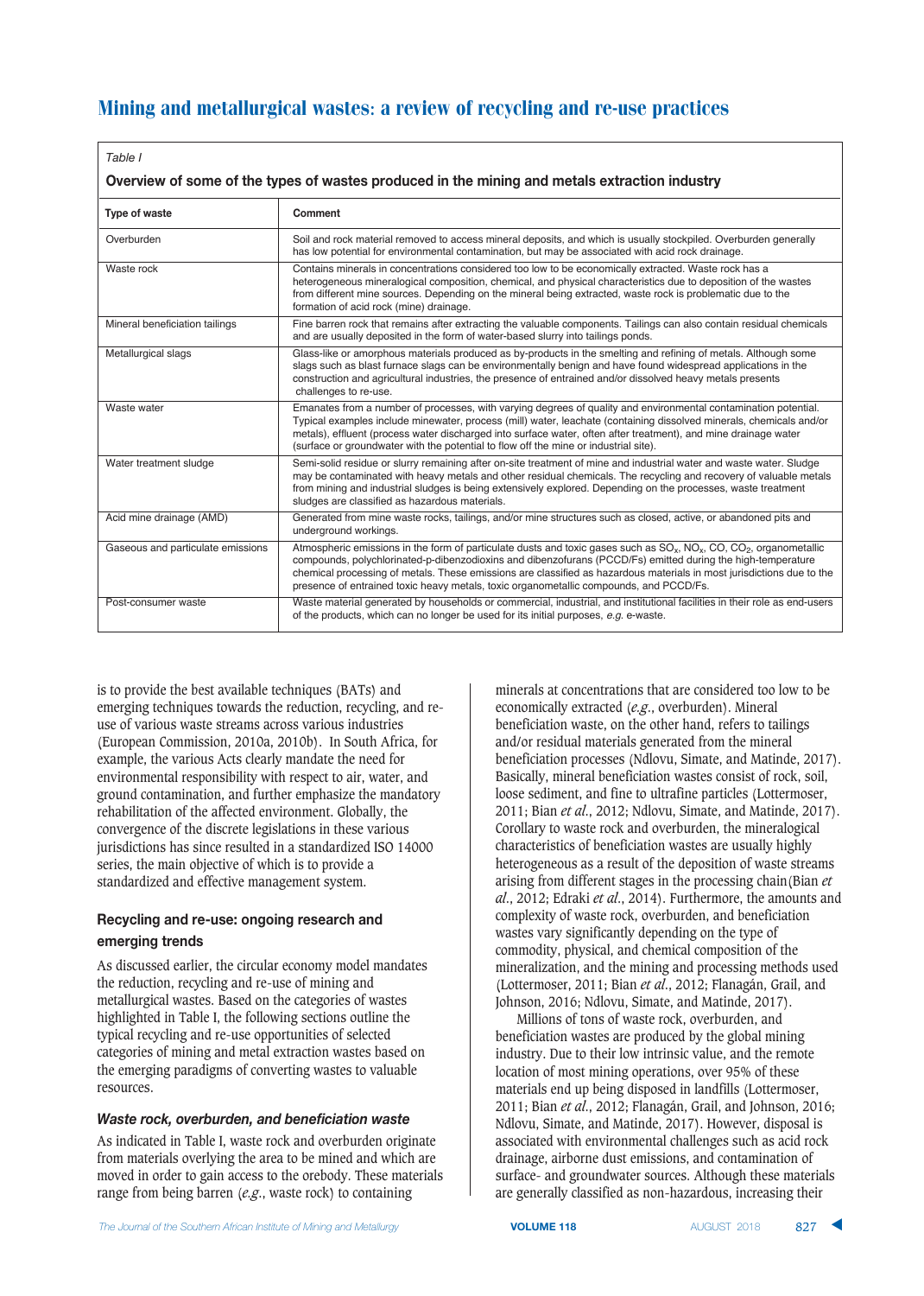| Table II<br>Overview of relevant waste management policies and regulations from selected jurisdictions |                                                                                   |                                                                                                                                                                                                                                                                                                                     |  |
|--------------------------------------------------------------------------------------------------------|-----------------------------------------------------------------------------------|---------------------------------------------------------------------------------------------------------------------------------------------------------------------------------------------------------------------------------------------------------------------------------------------------------------------|--|
| <b>Jurisdiction</b>                                                                                    | Legislation                                                                       | Content                                                                                                                                                                                                                                                                                                             |  |
| <b>USA</b> (Environmental<br>Protection Agency, 2015)                                                  | National Environmental<br>Policy Act (1970)                                       | Mandates environmental impact assessments (EIAs) for all economic activities that can<br>impact the environment. Applies to mining operations that require Federal approval.                                                                                                                                        |  |
|                                                                                                        | Resource Conservation and<br>Recovery Act (1976)                                  | Conserving of natural resources and reducing the amounts of wastes generated.<br>Ensures holistic waste management practices to protect the environment, and applies to<br>categories such as municipal solid waste landfills, hazardous waste generation, and<br>transportation, storage, and disposal facilities. |  |
|                                                                                                        | Comprehensive Environmental<br>Response, Compensation and<br>Liability Act (1980) | Requires operations to report inventory of chemicals handled and release of hazardous<br>substances to the environment, and mandates clean-up of sites where hazardous<br>substances are found. Amended to include mining, milling, and smelter wastes that<br>were not covered by the RCRA (1976).                 |  |
|                                                                                                        | Clean Air Act (1970)                                                              | Addresses airborne pollution that may potentially cause harm to humans or natural<br>resources, e.g., dust emissions from operations or tailings disposal, exhaust emissions<br>from heavy equipment, and emissions from processing facilities such as smelters.                                                    |  |
| European Union                                                                                         | The European Commission (EC)                                                      | Environmental Assessment Directive - similar to NEPA (1970).                                                                                                                                                                                                                                                        |  |
| (European Commission,                                                                                  | has promulgated various<br>environmental directives                               | Water Framework Directive for protection of surface and groundwater sources.                                                                                                                                                                                                                                        |  |
| 2010a, 2010b; 2015)                                                                                    | governing mining, metallurgical,<br>and industrial processes<br>in member states  | Waste Framework (2006/12/EC), Hazardous Waste (91/689/EEC) and Landfill<br>(99/31/EC) directives - similar to RCRA (1976).                                                                                                                                                                                          |  |
|                                                                                                        |                                                                                   | Extracting Waste (Mining) Directive (2006/21/EC) - similar to RCRA (1976). Operators<br>mandated to draw up extractive waste management plan (EWMP) for the minimization,<br>treatment, recovery, and disposal of extractive waste (emphasis on sustainable<br>development) (European Commission, 2006).            |  |
|                                                                                                        |                                                                                   | Industrial Emissions Directive (IED, 2010/75/EU) - similar to RCRA (1976). Principal<br>focus on best available techniques (BATs) and emerging techniques in waste<br>management across various industries (European Commission, 2010a, 2010b).                                                                     |  |
| South Africa                                                                                           | Bill of Rights, Chapter 2 of<br>the Constitution<br>(Act No. 108 of 1996)         | Universal right to environmental protection through reasonable and other measures that<br>prevent pollution and secure ecological sustainable development and use of natural<br>resources while promoting economic and social development (Republic of South Africa, 2018)                                          |  |
|                                                                                                        | National Environmental<br>Management Act<br>(No. 107 of 1998)                     | Framework and principles for sustainable development, and imposes duty of care and<br>remediation of environmental damage. Inclusive of sections that provide legal authority to<br>enforce environmental laws and private liability/prosecution (Department of Water and<br>Environment, 2010).                    |  |
|                                                                                                        | National Water Act<br>(No. 36 of 1998)                                            | Integrity of water resources. Provides a hierarchy of priorities for mine water management in<br>terms of pollution prevention, water re-use or reclamation, and water treatment and discharge<br>(Department of Water and Environment, 2010).                                                                      |  |
|                                                                                                        | Minerals Act (Act 50 of 1991)                                                     | Statutory instrument for enforcing environmental protection, management of environmental<br>impacts, and the rehabilitation of affected environments (Republic of South Africa, 1991).                                                                                                                              |  |
|                                                                                                        | Air Quality Act (No. 39 of 2004)                                                  | Prescribes measures to control air quality, including, but not limited to, the emission of<br>respirable and non-respirable dusts and their control and minimization through cleaner<br>technologies and cleaner production practices.                                                                              |  |
| Global (Ndlovu, Simate,                                                                                | ISO 14000 series                                                                  | Guidelines and standards for environmental management systems, environmental auditing,<br>and Matinde, 2017) environmental performance and evaluation, environmental labels and<br>declarations, and life-cycle assessment. Established through consensus by national<br>standards bodies globally.                 |  |

recycling and re-use potential can provide sustainable and cost-effective alternatives to mitigate the disposal and waste management challenges.

To date, extensive research has been conducted in order to mitigate the environmental impacts, as well as increasing the valorisation potential, of waste rock, overburden, and beneficiation wastes (Lottermoser, 2011; Bian *et al*., 2012; Lébre and Corder, 2015; Flanagán, Grail, and Johnson, 2016; Ndlovu, Simate, and Matinde, 2017; Gorakhki and Bareither, 2017). In addition to the widely adopted uses such as feedstock for cement, concrete, and aggregates in construction industry, waste rock and overburden can also be re-used as low-grade resources of valuable minerals and metals, as backfill materials for open voids, as landscaping materials, as capping materials for waste repositories, and as substrates for mine revegetation (Lottermoser, 2011; Bian *et al*., 2012). Other waste streams such as mine drainage

sludges can be economically reprocessed to extract metals and mineral compounds, or can be re-used as flocculants and/or adsorbents to remove phosphates from sewage and agricultural effluents, as well as soil additives in agriculture. Beneficiation tailings, on the other hand, can be reprocessed to extract metals and metals compounds, while sand-rich tailings can be mixed with cement and used as backfill in underground mines. Clay-rich tailings can be used as amendments to sandy soils and for the manufacture of bricks, cement, floor tiles, sanitary ware, and porcelains (Lottermoser, 2011). Furthermore, Lottermoser (2011) proposed the potential use of ultramafic tailings in the production of glass and rock wool, and phlogopite-rich tailings for use in sewage treatment. Nevertheless, the proposed re-use opportunities entail their own challenges. For example, the heterogeneous composition and complex mineralogy of these materials may affect the physical and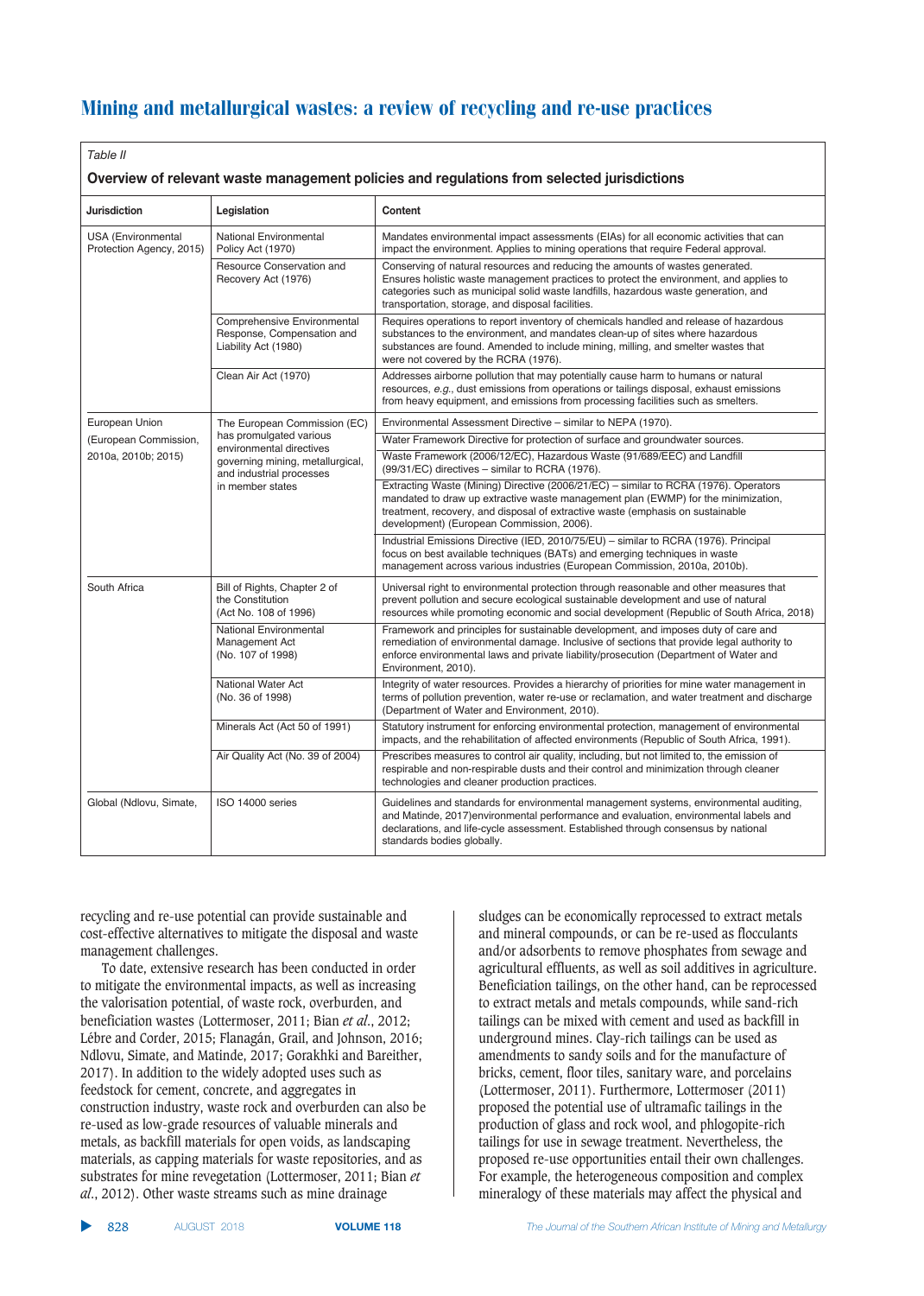chemical properties of intended products and processes. Furthermore, mining and beneficiation wastes may contain elevated amounts of transition metal elements, toxic elements, and reactive minerals, which can contaminate the environment (Lottermoser, 2011; Bian *et al*., 2012). The low intrinsic value may further be exacerbated by the remote location of most mining operations and distance from mine site to potential markets (Lottermoser, 2011; Bian *et al*., 2012).

#### Metal recovery from acid mine drainage

Acid mine drainage (AMD) is an environmental problem related to the release of acidic, sulphate- and metalcontaining waste water into the environment. AMD is generated when sulphide-bearing minerals such as pyrite  $(Fes<sub>2</sub>)$  are exposed to both oxygen and water, as well as the presence of acidophilic chemolithotrophic microorganisms. In general, the oxidation of  $F \in S_2$  in the presence of oxygen and water takes place as depicted in Equation [1] (Simate and Ndlovu, 2014):

$$
2FeS_2 + 7O_2 + 2H_2O \rightarrow 2Fe^{2+} + 4SO_4^{2-} + 4H^+ \qquad [1]
$$

AMD may also be generated from various sources such as mine waste rock, tailings, or mine structures such as active, closed, or abandoned pits and underground workings (Simate and Ndlovu, 2014; Ndlovu, Simate, and Matinde, 2017).

The effects of untreated AMD on the health of humans, wildlife, plants, and aquatic species are well documented (Akcil and Koldas, 2006; Ma and Banfield, 2011; Simate and Ndlovu, 2014). Consequently, much research has been dedicated to finding remediation solutions for AMD. Basically, remediation techniques focus on the treatment of the already-produced AMD before it is discharged into water bodies (Chowdhury, Sarkar, and Datta, 2015). In principle, remediation technologies can be broadly categorized as active or passive. Further details of the remediation techniques are well documented by Johnson and Hallberg (2005). The challenge with the conventional remediation processes is that they generally result in new waste streams that would require further treatment and/or disposal. Furthermore, the treatment residues may still contain the elements and compounds removed from the mine drainage, as well as the additives dosed during the treatment processes (Simate and Ndlovu, 2014).

As already stated, AMD is rich in dissolved metal sulphates, which are formed in a complex process from the oxidation of pyrite and other sulphide minerals like pyrrhotite, marcasite, chalcocite, covellite, arsenopyrite, and chalcopyrite. Due to the need for metal-containing resources and increasingly stringent environmental conditions, AMD is currently being considered for metal recovery as part of the larger AMD remediation strategy (Nordstrom *et al*., 2017). In fact, there are several such techniques used to recover metals from AMD, and these are primarily driven by incentives such as (Simate and Ndlovu, 2014): (1) reducing the amounts of waste sludge and brine products that require handling and disposal and incur potential long-term environmental liabilities, (2) generation of revenue streams to partly or fully offset the ongoing treatment and metal recovery costs, and (3) contributing to the long-term sustainability of mine water treatment projects.

To date, the removal and/or recovery of metals as hydroxide precipitates from AMD using alkaline reagents (*e.g*. NaOH) has been the most widely adopted method (Johnson and Hallberg, 2005; Balintova and Petrilakova, 2011). Unfortunately, this technique has several drawbacks, including the generation of large volumes of hazardous concentrated sludge (Macingova and Luptakova, 2012; Ndlovu, Simate, and Matinde, 2017), and the fact that the selective extraction of metals is very difficult (Simate and Ndlovu, 2014; Ndlovu, Simate, and Matinde, 2017). There are several other methods used to treat AMD and/or recover metals. These techniques, which will not be discussed in detail in this paper, include solvent extraction, reverse osmosis, ultrafiltration, electrodialysis, ion exchange/adsorption, and wetland treatments (Ndlovu, Simate, and Matinde, 2017).

It must be noted that, in the recent past, a paradigm shift has taken place in the way AMD is viewed. Basically, research interests have shifted towards the recovery of valuable materials from AMD, in addition to its remediation. Apart from valuable metals, there are other industrially and economically useful products that can be recovered from AMD treatment processes (Simate and Ndlovu, 2014). Typical examples include saleable products such as sulphur, sulphuric acid, pigments, and metal sulphates; production of electricity; alkaline earth compounds such as calcium carbonate and magnesium hydroxides; building and construction materials such as gypsum and cement; agricultural materials (*e.g*. fertilizer), adsorbents used in municipal and industrial wastewater treatment; and pigments (*e.g*. ferrihydrites).

#### *Metal recovery and recycling of metallurgical dusts*

Metallurgical dusts consist of heterogeneous mixtures of complex oxides from feed and process materials entrained in the off-gas from smelting and refining furnaces. Large volumes of these waste materials are produced in processes such as the blast furnace ironmaking process, raw material agglomeration (*e.g*., coke, sinter, and pellet plants), electric arc furnaces (EAFs), basic oxygen furnaces (BOFs), stainless steel refining, base metal smelting and converting, and in submerged arc furnaces (SAFs) for ferrochrome and ferromanganese production (Ma and Garbers-Craig, 2006; Ndlovu, Simate, and Matinde, 2017). The physico-chemical properties of metallurgical dusts vary greatly depending on the process design, process parameters, operational procedures, and the type of raw materials used (Nyirenda, 1991; Palencia *et al*., 1999; Beukes, van Zyl, and Ras, 2010; Tangstad, 2013; de Buzin, Heck, and Vilela, 2017). For example, about 7–45 kg of blast furnace particulate dusts containing 100–150 g of Zn are produced per ton of hot metal (tHM). These materials are classified as hazardous waste in most jurisdictions due to the presence of toxic metal elements such as Pb, Cr, Zn, and Cd, and as such, cannot be disposed of in landfills without some form of pretreatment and/or stabilization (Nyirenda, 1991; European Commission, 2008; 2010a, 2010b; Beukes, van Zyl, and Ras, 2010; Environmental Protection Agency, 2015; de Buzin, Heck, and Vilela, 2017; Ndlovu, Simate, and Matinde, 2017). Furthermore, metallurgical dusts are extremely fine and difficult to handle (Palencia *et al*., 1999; de Buzin, Heck, and Vilela, 2017). Despite these materials being rich in valuable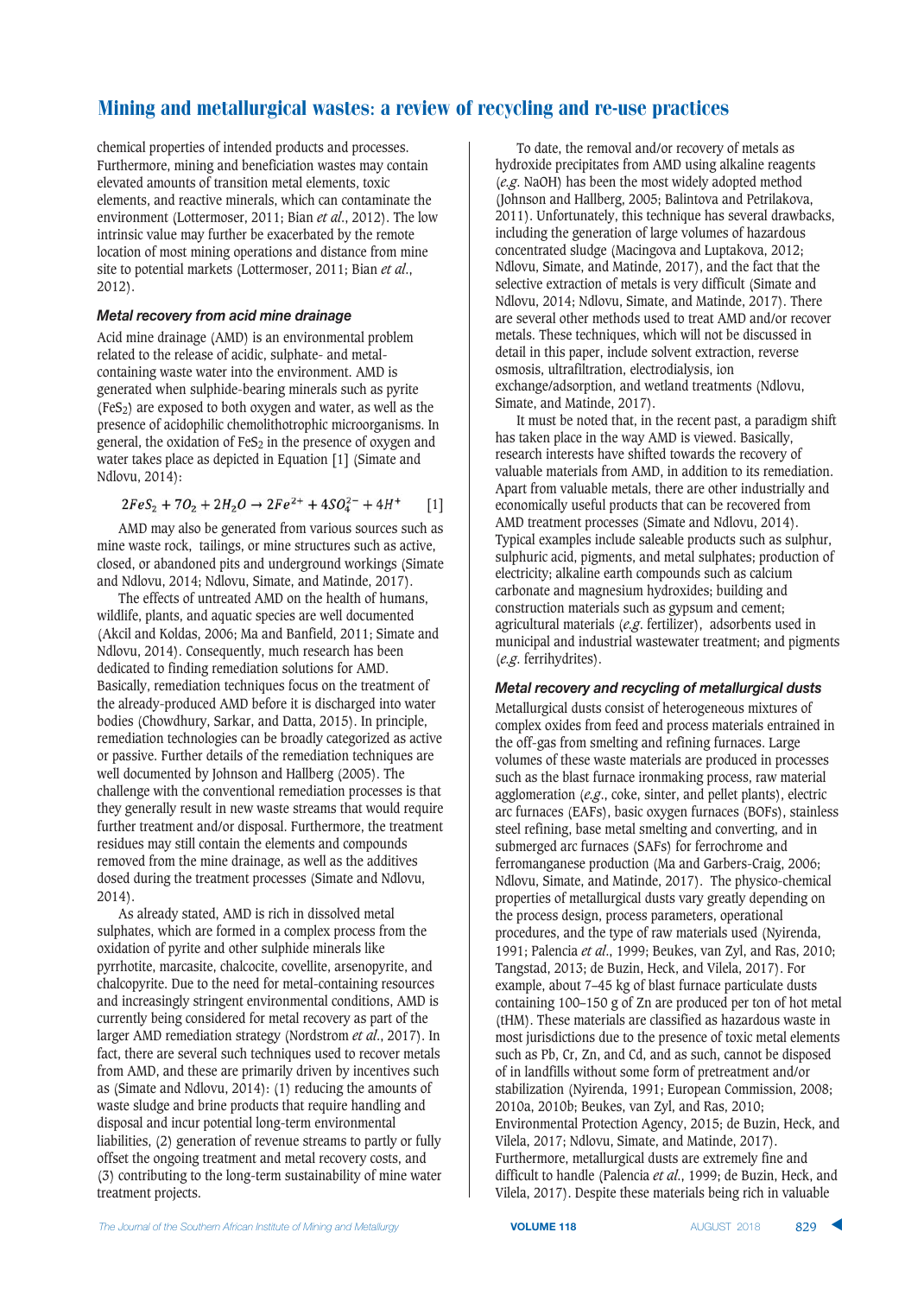metals, their direct in-process recycling is usually constrained by the potential build-up of deleterious and volatile metal compounds in the process (Bian *et al*., 2012; Remus *et al*., 2013; Ndlovu, Simate, and Matinde, 2017). Table III summarizes some of the characteristic properties and the recycling options applicable to selected categories of metallurgical dusts (Remus *et al*., 2013; Lin *et al*., 2017; Ndlovu, Simate, and Matinde, 2017).

The metallurgical dusts produced in the iron and steel manufacturing processes, for example, consist mainly of heterogeneous mixtures of complex oxides of feed materials entrained in the off-gas. As a result, these materials tend to contain significant amounts of iron, reductants, and alloying elements. To date, several processes have been developed, or are being investigated, in order to recover valuable metallic elements contained in metallurgical dusts while ensuring an environmentally benign barren product. Generally, two process options exist for the recovery of value metals from ferrous metallurgical dusts: pyrometallurgical and hydrometallurgical processes. Pyrometallurgical processes use thermal energy to separate the desired metals from other materials based on the differences between oxidation

potentials, melting points, vapour pressures, densities and/or miscibility of the dust components when melted (Abdullah, 2013). In contrast, in hydrometallurgical technologies the desired metals are separated using techniques that capitalize on differences between constituent solubilities and/or electrochemical properties while in aqueous solution (Abdullah, 2013).

# Metal recovery and recycling of ferrous metallurgical

*dusts using pyrometallurgical processes* 

As indicated in Table III, the direct recycling of ferrous dusts is limited by the presence of volatile toxic metal compounds such as Zn, Cd, As, and Pb. In steelmaking, for example, Znbearing compounds such zincite (ZnO) and franklinite  $(ZnFe<sub>2</sub>O<sub>4</sub>)$  are particularly problematic due to the heavy reliance on use of galvanized steel scrap as feed to these processes. The pyrometallurgical processing of ferrous dusts revolves around the carbothermic reduction sequence  $\text{ZnFe}_2\text{O}_{4(s)} \rightarrow \text{ZnO}(s) + \text{Fe}_2\text{O}_{3(s)} \rightarrow \text{Zn}_{(\nu)} + \text{Fe}_{(s)} \rightarrow \text{of}$  $ZnFe<sub>2</sub>O<sub>4</sub>$  in dusts, and the resultant volatilization of the zinc before recovery in the downstream condensers (Lin *et al*., 2017; Ndlovu, Simate, and Matinde, 2017).

*Table III*

| Category                              | <b>Characteristics</b>                                                                       | <b>Recycling and mitigation</b>                                                                                                                                                                                                                   | <b>Challenges to recyclability</b>                                                                                                                                                                                                                                                                                                                                                        |  |
|---------------------------------------|----------------------------------------------------------------------------------------------|---------------------------------------------------------------------------------------------------------------------------------------------------------------------------------------------------------------------------------------------------|-------------------------------------------------------------------------------------------------------------------------------------------------------------------------------------------------------------------------------------------------------------------------------------------------------------------------------------------------------------------------------------------|--|
| <b>Blast furnace dusts</b>            | 7-45 kg of dust/<br>tHM; 100-150 g<br>Zn/tHM                                                 | Briquetting and in-process recycling<br>as additional sources of iron and carbon                                                                                                                                                                  | Recyclability limited by in-process build-up of volatile metal<br>compounds, organometallic compounds, and polychlorinated<br>dibenzo-p-dioxins and dibenzofurans (PCDD/Fs). Intricate<br>off-gas cleaning systems required but fugitive emissions may<br>still be problematic.                                                                                                           |  |
| Coke plant dusts                      | Varies (approx. $> 1$ kg<br>coke breeze/ton coke                                             | Additives in sinter plant as auxiliary<br>fuels and reductants                                                                                                                                                                                    |                                                                                                                                                                                                                                                                                                                                                                                           |  |
| Ferrous raw material<br>agglomeration | Varies                                                                                       | Briquetting and in-process recycling as<br>well as auxiliary additives in the blast<br>furnace and EAFs.                                                                                                                                          |                                                                                                                                                                                                                                                                                                                                                                                           |  |
| Basic oxygen furnace<br>(BOF) dusts   | 14-143 kg dust/t<br>liquid steel<br>0.75-24 kg/t liquid steel                                | Briquetting and in-process recycling.<br>Metal recovery using pyrometallurgical,<br>hydrometallurgical and plasma processes.<br>Solidification and/or stabilization                                                                               | Controlled material as the long-term leachability behaviour of<br>toxic metal elements in stabilized/solidified dusts is largely<br>unknown. Recyclability limited by the in-process build-up of<br>volatile metal compounds, variable value-metal thresholds,<br>and the complex chemical and mineralogical characteristics<br>of the dusts. Additional metal recovery processes costly. |  |
| Electric arc furnace<br>dusts (EAFDs) | 15-20 kg dust/t<br>steel. Over 8.5 Mt are<br>produced per year                               |                                                                                                                                                                                                                                                   |                                                                                                                                                                                                                                                                                                                                                                                           |  |
| Stainless steel-<br>making dusts      | 10-70 kg dust/t steel                                                                        |                                                                                                                                                                                                                                                   |                                                                                                                                                                                                                                                                                                                                                                                           |  |
| Submerged arc<br>furnace (HCFeCr)     | 18-25kg dust/t<br><b>HCFe Cr</b>                                                             | Process-integrated dust recycling systems.<br>Emissions reduction by mandatory<br>adoption of closedfurnaces, agglomeration<br>of feed, use of intricate wet scrubbing<br>systems, and control of raw material<br>quality and process parameters. | Recyclability limited by in-process build-up of volatile metal<br>compounds and variable value-metal thresholds. Fugitive<br>emissions still problematic. Intricate wet scrubbing systems<br>costly and may not always be available.                                                                                                                                                      |  |
| Submerged arc<br>furnace (HCFeMn)     | Up to 25 wt% Mn and<br>varying amounts of<br>volatile metals.                                |                                                                                                                                                                                                                                                   |                                                                                                                                                                                                                                                                                                                                                                                           |  |
| Base metals (copper)<br>smelter dusts | Up to 30 wt.% Cu and<br>high amounts of Fe, S,<br>Zn, and metalloids<br>(As, Sb, Pb, Cd, Bi) | In-process recycling of smelter dusts.<br>Metal recovery using conventional<br>pyrometallurgical and hydrometallurgical<br>processes, or a combination of both.                                                                                   | Recyclability of smelter dusts is limited by build-up of<br>deleterious, volatile toxic metals (e.g., (As, Sb, Pb,<br>Cd, Bi), low value-metal thresholds, and the complex<br>chemical and mineralogical characteristics of the dusts.                                                                                                                                                    |  |
| PGM smelter and<br>converter dusts    | Varying amounts of<br>entrained PGMs, Fe, S,<br>Zn, and metalloids<br>(As, Sb, Pb, Cd, Bi)   |                                                                                                                                                                                                                                                   |                                                                                                                                                                                                                                                                                                                                                                                           |  |

Typical properties and the recycling and mitigation processes applicable to metallurgical dusts

/tHM: per ton of hot metal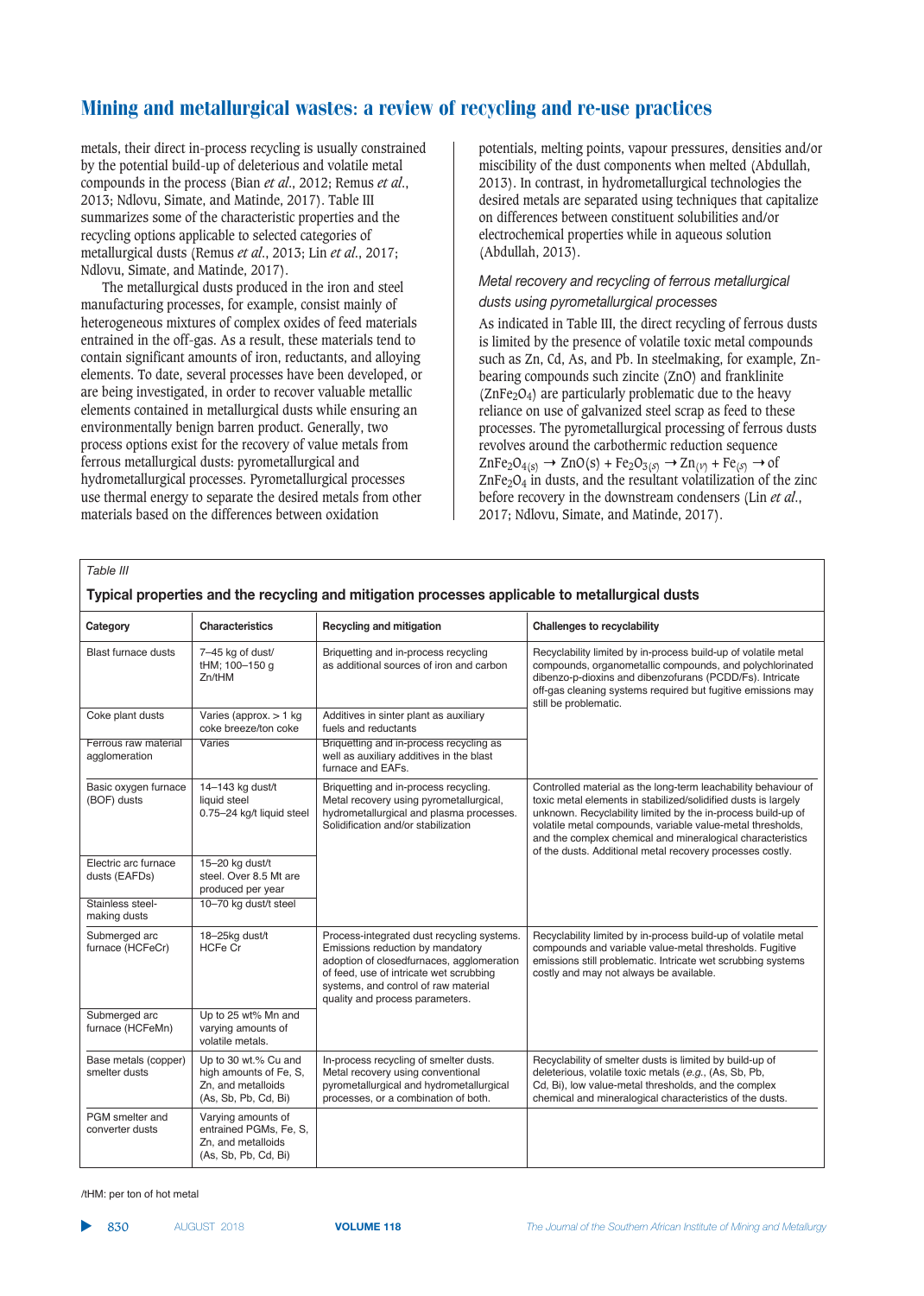To date, several pyrometallurgical approaches have been extensively applied globally in the economic recycling of ferrous metallurgical dusts. Table IV summarizes some of the processes for metal recovery and recycling of common metallurgical dusts (Palencia *et al*., 1999; Lin *et al*., 2017; Ndlovu, Simate, and Matinde, 2017).

### *Metal recovery and recycling from metallurgical dusts*

The major advantages of the pyrometallurgical processes developed so far lie in their ability to economically process metallurgical dusts containing high amounts of Zn existing as ZnFe2O4 (Ndlovu, Simate, and Matinde, 2017; Lin *et al*., 2017). However, these processes are sensitive to economies of scale, have high thermal energy requirements, and require elaborate dust collection systems and additional steps to recover volatile metals from the flue gas (Ndlovu, Simate, and Matinde, 2017). As a result, the application of hydrometallurgical processes in the recovery of metals from metallurgical dusts is slowly gaining prominence due to their greater flexibility of operation and the required economies of scale. Hydrometallurgical processes also have lower capital costs and few or no environmental challenges associated with flue gases, dusts, and noise. Notwithstanding some of these advantages, the technical and economic feasibility of hydrometallurgical processes requires careful management of water, waste water, and process solutions (Palencia *et al*., 1999; de Buzin, Heck, and Vilela, 2017; Ndlovu, Simate, and Matinde, 2017). In addition, the widespread adoption of hydrometallurgical processes has largely been constrained by the complex physical, chemical, and mineralogical characteristics of the dust materials. For example, most of the zinc in typical EAF dusts occurs as franklinite  $(ZnFe<sub>2</sub>O<sub>4</sub>)$ , which is stable and insoluble in most acidic, alkaline, and chelating media under conventional conditions (Palencia *et al*., 1999; Miki *et al*., 2016; de Buzin, Heck, and Vilela, 2017; Ndlovu, Simate, and Matinde, 2017). Furthermore, hydrometallurgical processes using conventional leaching

and chelating media also suffer from poor selectivity and codissolution, thereby increasing the complexity of downstream solution purification processes. As a result, several alternative leaching and pretreatment processes have been proposed, or are being investigated, in order to improve the kinetics and economics of the leaching processes (Leclerc, Meux, and Lecuire, 2002; Abott *et al*., 2006, 2009; Steer and Griffiths, 2013; Bakkar, 2014; Chairaksa-Fujimoto *et al*., 2015; Miki *et al*., 2016; Chairaksa-Fujimoto *et al*., 2016; Binnemans and Jones, 2017; Xing, Wang, and Chen, 2017).

### *Emerging trends in the recycling and re-use of* metallurgical dusts and other residues

*Pretreatment and leaching of ferrous dusts*—As discussed in the preceding sections, the presence of the refractory  $\text{ZnFe}_2\text{O}_4$ spinel presents challenges to the conventional leaching of these materials in aqueous media. As such, several studies have focused on the thermal pretreatment of Zn-bearing dusts before the leaching process (Chairaksa-Fujimoto *et al*., 2015; Miki *et al*., 2016; Chairaksa-Fujimoto *et al*., 2016; Yakornov *et al*., 2017). Chairaksa-Fujimoto *et al*. (2015) investigated the effect of CaO addition on the conversion of  $ZnFe<sub>2</sub>O<sub>4</sub>$  in industrial EAF dust. Their findings confirmed that the  $\text{ZnFe}_2\text{O}_4$  spinel can be decomposed by thermal treatment in the temperature range 900–1100ºC and in the presence of a stoichiometric amount of reactive CaO to produce ZnO and  $Ca<sub>2</sub>Fe<sub>2</sub>O<sub>5</sub>$ , as shown in Equation [2] (Chairaksa-Fujimoto *et al*. (2015):

 $ZnFe_2O_{4(s)} + 2CaO_{(s)} = Ca_2Fe_2O_{5(s)} + ZnO_{(s)}$ <br> $\Delta G^0$ (J/mol) = 32114 + 11.3297 + 4.201 x 10<sup>-3</sup> [2]  $T^2 - 5.46 \times 10^5 T^{-2} - 3.373T \ln T = -41006.722$ ]/mol

Based on the thermodynamic feasibility of reaction [2] at the temperatures investigated, the authors have demonstrated that 100% of the ZnO can be selectively leached in conventional acidic or alkaline media after 4 hours, compared to 40% leaching efficiency in the case of the as-received sample (Chairaksa-Fujimoto *et al*., 2015, 2016).

*Table IV*

#### Summary of processes for metal recovery and recycling of ferrous metallurgical dusts

| <b>Process</b>                                                             | <b>Process description</b>                                                                                                                                                                                              | <b>Products</b>                                                                            |  |  |
|----------------------------------------------------------------------------|-------------------------------------------------------------------------------------------------------------------------------------------------------------------------------------------------------------------------|--------------------------------------------------------------------------------------------|--|--|
| Rotary hearth furnace<br>(Zn-containing dusts), e.g.<br>FASTMET®, INMETCO® | Solid-state carbothermic reduction and de-zincification<br>of pelletized steelmaking dusts using rotary hearth furnaces<br>(RHFs) in the temperature range 1200-1400°C.<br>Secondary dust is processed to recover zinc. | Crude ZnO-rich off-gas and metallized direct reduced<br>iron.                              |  |  |
| Premus <sup>®</sup>                                                        | Multi-hearth furnace solid-state reduction (temperature<br>range 1000-1100°C) of steelmaking dusts using coke or<br>coal fines and the EAF melting of the resulting hot<br>briquetted iron (HBI).                       | Crude ZnO-rich off gas $(Zn > 55$ wt.%), direct charging of<br>HBI into EAF.               |  |  |
| Shaft furnace                                                              | Coke packed-bed shaft furnace for smelting-reduction of<br>steelmaking dusts in the temperature range 1500-1600°C.                                                                                                      | Crude ZnO-rich off-gas, hot metal/ crude steel, and<br>environmentally benign barren slag. |  |  |
| Oxyfines™                                                                  | Oxy-fuel process for smelting of fine dusts in the temperature<br>range 1600-1700°C.                                                                                                                                    |                                                                                            |  |  |
| Enviroplas™                                                                | DC -arc plasma furnace for smelting-reduction of steelmaking<br>and ferroalloy fine dusts in the temperature range 1600-1700°C.                                                                                         |                                                                                            |  |  |
| OxyCup <sup>®</sup> Process                                                | Shaft furnace for reduction and melting of agglomerated ferrous<br>metal dusts in the temperature range 1500-1600°C.                                                                                                    |                                                                                            |  |  |
| Waelz process                                                              | Waelz kiln carbothermic reduction of pelletized metal oxides<br>(1100-1200°C), volatilization of Zn and Pb compounds and<br>further processing of ZnO- and PbO-rich off-gas dust.                                       |                                                                                            |  |  |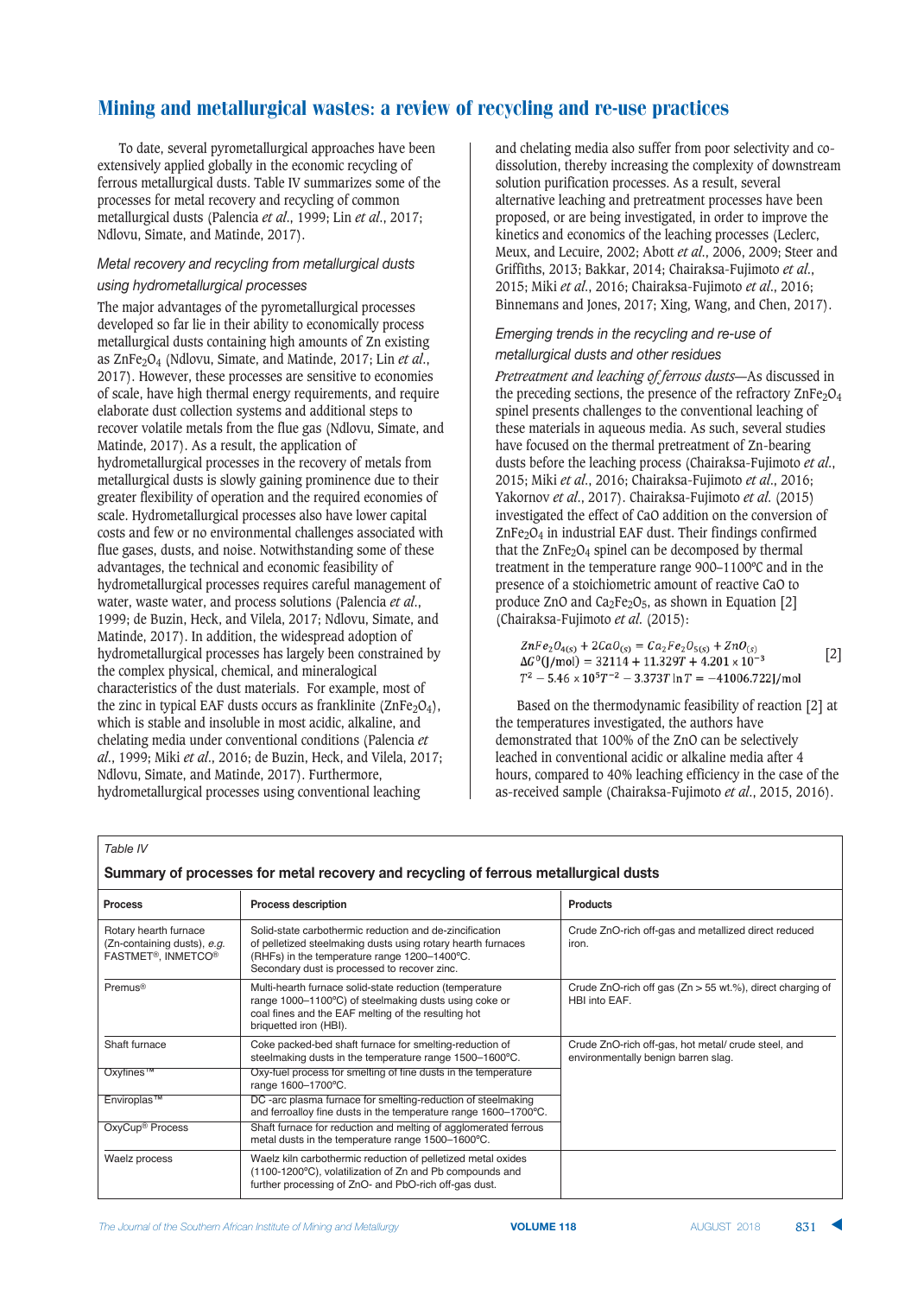Since the solubilities of iron and calcium were negligible under the experimental conditions investigated, the  $Ca<sub>2</sub>Fe<sub>2</sub>O<sub>5</sub>$ residue can be used as a dephosphorization fluxing agent in the steelmaking process.

*Application of solvometallurgy in the recovery of metals from secondary resources*—In order to increase the leachability and selectivity, the use of non-aqueous solvents in the form of molecular organic solvents, ionic liquids, deep eutectic solvents, organic solvents, and supercritical carbon dioxide, among others, has been explored in detail (Leclerc, Meux, and Lecuire, 2002; Abbott *et al*., 2005, 2006, 2009, 2011; Nockemann *et al*., 2006, 2008; Steer and Griffiths, 2013; Kilicarslan *et al*., 2014, 2015; Kilicarslan and Saridede, 2015; Davris *et al*., 2016; Amarasekara, 2016; Wang *et al*., 2016a, 2016b; Abbott *et al*., 2006a, 2006b, 2009; Park *et al*., 2014; Binnemans and Jones, 2017). Of particular interest in recent years is the use of ionic liquids, in the form of protic ionic liquids and carboxyl acid group functionalized ionic liquids, in the leaching of metals from a variety of ores and secondary resources (Abbott *et al*., 2005; 2006a, 2006b, 2009, 2011; Kilicarslan *et al*., 2014; 2015; Kilicarslan and Saridede, 2015; Amarasekara, 2016; Wang *et al*., 2016a, 2016b; Park *et al*., 2014; Binnemans and Jones, 2017). Ionic liquids are low-temperature molten salts comprising cations and organic/inorganic anions, and are increasingly gaining traction due to their desired properties such as non-volatility, low toxicity, good ionic conductivity, and wide electrochemical potential window (Park *et al*., 2014).

Kilicarslan *et al*. (2014) investigated the use of 1-butyl-3-methyl-imidazolium hydrogen sulphate (bmim+(HSO4−)) ionic liquid in the presence of hydrogen peroxide  $(H_2O_2)$  and potassium peroxymonosulfate (oxone) as the oxidants for leaching brass wastes containing 3.4% Al, 5.81% Ca, 22% Cu, 12.17% Si, and 53.92% Zn. The results show that 50 vol.% [bmim+]HSO<sub>4</sub>- in aqueous media is an efficient ionic liquid for brass ash leaching, and resulted in dissolution efficiencies of 99% for Zn and 24.82% for Cu, even without the use of any oxidant. Other studies also indicated that pure zinc in brass waste could be recovered by leaching in Bronsted acidic ionic liquid and electrowinning (Kilicarslan and Saridede, 2015; Amarasekara, 2016).

Due to their similar solvent properties to ionic liquids, the use of deep eutectic solvents has also gained appreciable attention in the dissolution of metals oxides from secondary resources (Abbott *et al*., 2005, 2006a, 2011). Abbott *et al*. (2005) investigated the solubility of various metal oxides using low-temperature choline chloride (HOC<sub>2</sub>H<sub>4</sub>N(CH3)<sub>3</sub><sup>+</sup> Cl-)-based deep eutectic solvents. Their findings, based on the solubility of metal oxides in 2:1 urea/choline chloride eutectic at 60 $\degree$ C, indicated that oxides such as ZnO, PbO<sub>2</sub>, and Cu2O exhibit appreciable solubility, whereas the solubility of iron and aluminium oxides is low (Table V). The selectivity of the chosen deep eutectic solvents indicates the potential to selectively leach and separate the metals from complex metallurgical dust mixtures using electrochemical methods (Abbott *et al*., 2005, 2006, 2011).

Although the commercial adoption of solvometallurgy processes is still in its infancy, these techniques provide several advantages such as high selectivity, ability to recover the valuable metals in their pure states, and the ability to detoxify and produce environmentally benign residues.

Table VI summarizes some of the research that has been, or is being, conducted using hydrothermal treatment and leaching of metallurgical dusts and residues in non-aqueous solvents in order to enhance the leachability of metallurgical dusts and residues.

*Synthesis of structural and functional materials*—To date, the recovery of metals from metallurgical dusts using conventional pyrometallurgical and hydrometallurgical approaches has been implemented with varying degrees of success. In parallel to the ongoing efforts to recover valuable metals using these processes, extensive research is also being conducted to increase the valorisation potential by incorporating these materials in the synthesis of structural and functional materials such as glasses, ceramics, and soft magnetic ferrites (Barbieri *et al*., 2002; Rashad, 2006; Machado *et al*., 2011; Vieira *et al*., 2013; Stathopoulos *et al*., 2013; Wang *et al*., 2017a; Salamati, Younesi, and Bahramifar, 2017; Chinnam *et al*., 2017). Most of these studies have demonstrated the potential to synthesize highvalue functional soft magnetic spinel ferrites ( $MFe<sub>2</sub>O<sub>4</sub>$ , where M is Ni, Cr, Zn, Mn, *etc*.) from the solid-state reaction, sintering, hot pressing, and/or densification of metallurgical dusts containing these materials. For example, Wang *et al*. (2017a) proposed an innovative one-step process for the synthesis of Ni-Zn spinel ferrites with high saturation magnetization ( $M_s$  approx. 60.5 emug-1) and low coercivity (*Hc* approx. 49.8 Oe) from the solid-state reaction of EAF dust with  $NiCl<sub>2</sub>·6H<sub>2</sub>O$  at 1100°C for 2 hours. In other studies, Salamat, Younesi, and Bahramifar (2017) proposed a method to synthesize magnetic core-shell  $Fe<sub>3</sub>O<sub>4</sub>@TiO<sub>2</sub>$ nanocomposites from EAF dusts, with high degree of superparagnetism and photocatalytic activity for the decomposition of chemical oxygen demand (COD) in steel mill wastewater. The proposed processes practically demonstrated the potential to transform waste streams such as EAF dusts from problematic solid wastes to high-valueadded products (Vieira *et al*., 2013; Stathopoulos *et al*., 2013; Wang *et al*., 2017a; Chinnam *et al*., 2017; Salamati *et al*., 2017). Table VII highlights some of the innovative approaches currently being employed to increase the valorisation potential by incorporating these materials in the synthesis of structural and functional materials.

#### *Table V*

### **Solubility of selected metal oxides in a 2:1 18.8** urea/choline chloride eutectic at 60°C (Abbott et al., **2005)**

| <b>Metal oxide</b>             | Melting point $(°C)$ | Solubility (ppm) |  |
|--------------------------------|----------------------|------------------|--|
| Al <sub>2</sub> O <sub>3</sub> | 2045                 | < 1              |  |
| CaO                            | 2580                 | 6                |  |
| CuO                            | 1326                 | 470              |  |
| Cu <sub>2</sub> O              | 1235                 | 8725             |  |
| Fe <sub>2</sub> O <sub>3</sub> | 1565                 | 49               |  |
| Fe <sub>3</sub> O <sub>4</sub> | 1538                 | 40               |  |
| MnO <sub>2</sub>               | 535                  | 493              |  |
| <b>NiO</b>                     | 1990                 | 325              |  |
| PbO <sub>2</sub>               | 888                  | 9157             |  |
| ZnO                            | 1975                 | 8466             |  |
|                                |                      |                  |  |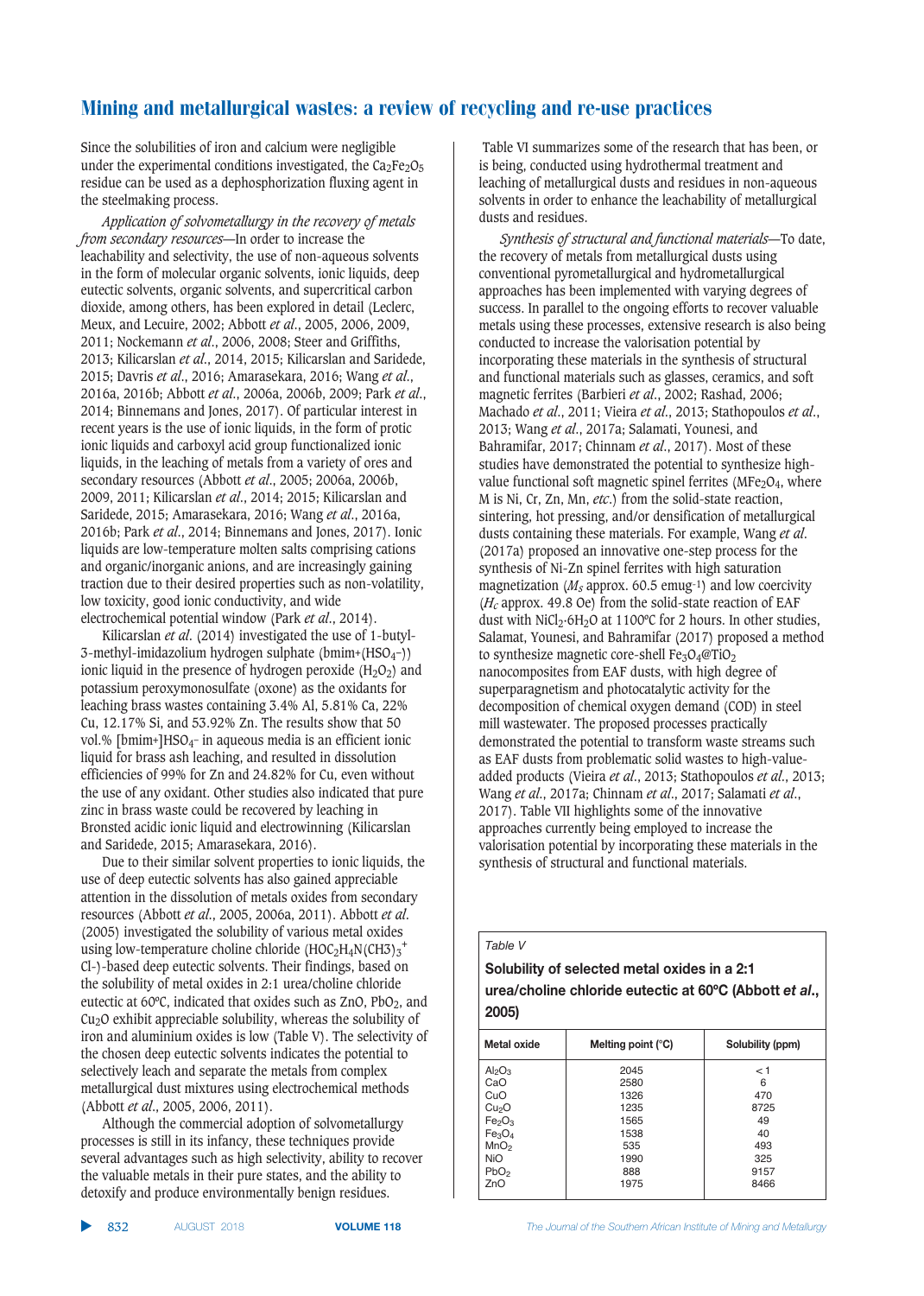|   | ı. |  |
|---|----|--|
| × | ×  |  |

| Summary of emerging trends in pretreatment and use of non-aqueous solvents                                                                                                                          |                                                                                                                                                                                                                                                                                                                                                                                                                                                                                                                                         |                                                                          |  |  |
|-----------------------------------------------------------------------------------------------------------------------------------------------------------------------------------------------------|-----------------------------------------------------------------------------------------------------------------------------------------------------------------------------------------------------------------------------------------------------------------------------------------------------------------------------------------------------------------------------------------------------------------------------------------------------------------------------------------------------------------------------------------|--------------------------------------------------------------------------|--|--|
| Approaches                                                                                                                                                                                          | <b>Key findings</b>                                                                                                                                                                                                                                                                                                                                                                                                                                                                                                                     | <b>References</b>                                                        |  |  |
| Leaching of blast furnace dust using<br>carboxylic acid and non-aqueous solvents                                                                                                                    | Use of non-aqueous solvents to achieve selective extraction of Zn of up to 85.7%<br>using prop-2-eonic acid. Minimal levels of iron dissolution (approx. 8.5% Fe)<br>Detoxification of the iron oxides matrix leach residue.                                                                                                                                                                                                                                                                                                            | Steer and Griffiths, 2013                                                |  |  |
| Selective leaching of rare earth elements<br>(REEs) from bauxite residue using<br>functionalized hydrophobic ionic liquids.                                                                         | Selective leaching of metal oxides by carboxyl-functionalized task-specific<br>ionic liquids. Approx. 70-85% dissolution of REEs from bauxite residue<br>using functionalized betainium bis(trifluoromethylsulsonyl)imide (HbetTf2N)<br>ionic liquid (150°C, 4 hours leaching time, and 10% pulp density) followed by<br>stripping in acidic solution at ambient temperatures.<br>Dissolution (T > 55°C): 6HbetTf2N + REE <sub>2</sub> O <sub>3</sub> -<br>$2REE(bet)_{3}$ (Tf2N) <sub>3</sub> + 3H <sub>2</sub> O<br>$\lceil 3 \rceil$ | Davris et al., 2016;<br>Nockemann et al., 2006,<br>2008                  |  |  |
|                                                                                                                                                                                                     | $REE(bet)_3$ (Tf2N) <sub>3</sub> + 3HCl <sub>(aq)</sub> $\longrightarrow$ REECl <sub>3(aq)</sub> + 3HbetTf2N<br>$[4]$<br>Solubility of metals enhanced by temperature and pH control.<br>Co-dissolution of Ca, Na, and Al and limited solubility of Fe, Si,<br>and Ti, thereby enhancing the selectivity of leaching.                                                                                                                                                                                                                   |                                                                          |  |  |
| Stepwise hydrometallurgical treatment<br>and recovery of Pb, Se, and Hg from<br>lead smelting flue gas scrubber sludge<br>using sodium chloride (NaCl) and<br>sodium chlorate (NaClO <sub>3</sub> ) | NaCl leaching to extract Pb and precipitation using CaO to produce<br>Se- and Hg-enriched residue, followed by stepwise leaching of Se<br>and Hg in HCI and sodium chlorate and precipitation to recover<br>individual elements of high purity (Pb, Hg, and Se)                                                                                                                                                                                                                                                                         | Xing et al., 2017                                                        |  |  |
| Hydrothermal extraction of Zn from<br>ZnFe <sub>2</sub> O <sub>4</sub> in EAF dust using ferric                                                                                                     | Selective dissolution of Zn and Pb from EAF dust using ferric chloride<br>hexahydrate mixtures followed by simple aqueous leaching of ZnCl <sub>2</sub> :                                                                                                                                                                                                                                                                                                                                                                               | Leclerc, Meux, and Lecuire,<br>2002; 2003; Wang et al.,                  |  |  |
| chloride hexahydrate mixtures.                                                                                                                                                                      | $2(FeCl_3) \cdot 6H_2 O_{(s)} + 3ZnFe_2 O_{4(s)} \longrightarrow 4Fe_2 O_{3(s)} + 3ZnCl_{2(s)} + 12H_2 O$<br>[5]<br>Resultant detoxification renders the iron oxide residues usable as<br>fluxes and/or raw materials in steelmaking.                                                                                                                                                                                                                                                                                                   | 2016a, 2016b;                                                            |  |  |
| Hydrometallurgical extraction of Zn from<br>ZnFe <sub>2</sub> O <sub>4</sub> in CaO-treated EAF dust in<br>NH <sub>4</sub> Cl media.                                                                | Over 80% Zn extraction efficiency from CaO-treated ZnFe <sub>2</sub> O <sub>4</sub> in 2M NH <sub>4</sub> Cl,<br>(70°C, S/L ratio 1:300, 2 hours). The ZnO formed from the thermal dissociation<br>of $\text{ZnFe}_2\text{O}_4$ (Equation [8]) is solubilized in NH <sub>4</sub> Cl solution according to the reaction:                                                                                                                                                                                                                 | Miki et al., 2016                                                        |  |  |
|                                                                                                                                                                                                     | $ZnO_{(s)} + 2NH_4 Gl_{(1)} \longrightarrow Zn(NH_3) \cdot 2Cl_{2(1)} + H_2O_{(1)}$<br>[6]<br>Limited leachability of Ca and negligible solubility Fe to produce inert<br>$Ca2Fe2O5$ leach residue usable as flux in iron- and steelmaking.                                                                                                                                                                                                                                                                                             |                                                                          |  |  |
| Recovery of metals from EAF dust using<br>(deep eutectic) ionic liquids                                                                                                                             | Application of choline chloride and urea ionic liquids in the selective dissolution<br>of Zn and Pb from mixed metal oxide matrices and production of recyclable<br>insoluble iron oxides and aluminosilicates.                                                                                                                                                                                                                                                                                                                         | Abbott et al., 2006, 2009;<br>Bakkar, 2014; Binnemans<br>and Jones, 2017 |  |  |
| Selective leaching of and recovery of<br>$Bi2O3$ from copper smelter converter dust.                                                                                                                | Over 90% leaching efficiency of Bi as Bi <sub>2</sub> O <sub>3</sub> from pretreated Cu dust using<br>$H2SO4$ and NaCl, followed by hydrolysis of the BiCl <sub>3</sub> from solution to form<br>pure solid Bi <sub>2</sub> O <sub>3</sub> :                                                                                                                                                                                                                                                                                            | Ha et al., 2015                                                          |  |  |
|                                                                                                                                                                                                     | $Bi_2O_{3(s)} + 3H_2SO_{4(aq)} \longrightarrow Bi_2(SO_4)_{3(s)} + 3H_2O_{(1)}$<br>$[7]$                                                                                                                                                                                                                                                                                                                                                                                                                                                |                                                                          |  |  |
|                                                                                                                                                                                                     | $Bi_2(SO_4)_{3(s)} + 6HCl \longrightarrow 2BiCl_{3(aq)} + 2Na_2SO_{4(s)}$<br>[8]                                                                                                                                                                                                                                                                                                                                                                                                                                                        |                                                                          |  |  |
|                                                                                                                                                                                                     | $BiCl_{3(aq)} + 3H_2O_{(1)} \longrightarrow BiOCl_{(s)} + 2HCl_{(1)}$<br>$[9]$                                                                                                                                                                                                                                                                                                                                                                                                                                                          |                                                                          |  |  |
|                                                                                                                                                                                                     | $2BIOCI_{(s)} + 2NaOH_{(1)} \xrightarrow{Heat}$ Bi <sub>2</sub> O <sub>3(s)</sub> + 2NaCl + H <sub>2</sub> O<br>$[10]$                                                                                                                                                                                                                                                                                                                                                                                                                  |                                                                          |  |  |

*Metal recovery, recycling and re-use of metallurgical slags* Metallurgical slags play indispensable roles in the efficient extraction of metals, and are produced in large volumes in pyrometallurgical smelting and refining processes (Pretorius and Nunnington, 2002; Reuter, Xiao, and Boin, 2004; Durinck *et al*., 2008). In fact, the solidified slag constitutes a high-volume by-product from most pyrometallurgical processes (Reuter, Xiao, and Boin, 2004; Durinck *et al*., 2008). During smelting and refining processes, slag separates from the metal/alloy and is tapped from the furnace before being granulated or slow-cooled. Depending on process design and conditions, solidified metallurgical slags contain significant amounts of entrained and/or dissolved metals, which can cause serious long-term environmental harm. For example, the presence of entrained and/or dissolved toxic metal species, such as chromium in stainless steel and ferrochromium alloy slags, can cause serious environmental problems due to the high leachability, mobility, and toxicity of the higher valence chromium Cr(VI)

species (Durinck *et al*., 2008; Ndlovu, Simate, and Matinde, 2017). As a result, the current practice of disposing process slags in landfills presents environmental challenges, hence the need for protracted efforts to increase the recyclability and re-use potential of these materials (Ndlovu, Simate, and Matinde, 2017).

As indicated in Table VIII, there are several opportunities, as well as constraints, in the recycling and re-use of metallurgical slags. Nevertheless, the pyrometallurgical industry continues to explore opportunities in order to increase the valorisation potential of metallurgical slags. Several researchers have focused on the applications of metallurgical slags in other sectors of the economy (Reuter, Xiao, and Boin, 2004; Euroslag, 2017; Ndlovu, Simate, and Matinde, 2017). In particular, extensive research has been conducted on the application of the various types of process slags as construction materials (Euroslag, 2017; World Steel Association, 2015), in the manufacture of ceramics and other functional materials (Quijorna, Miguel, and Andres, 2011;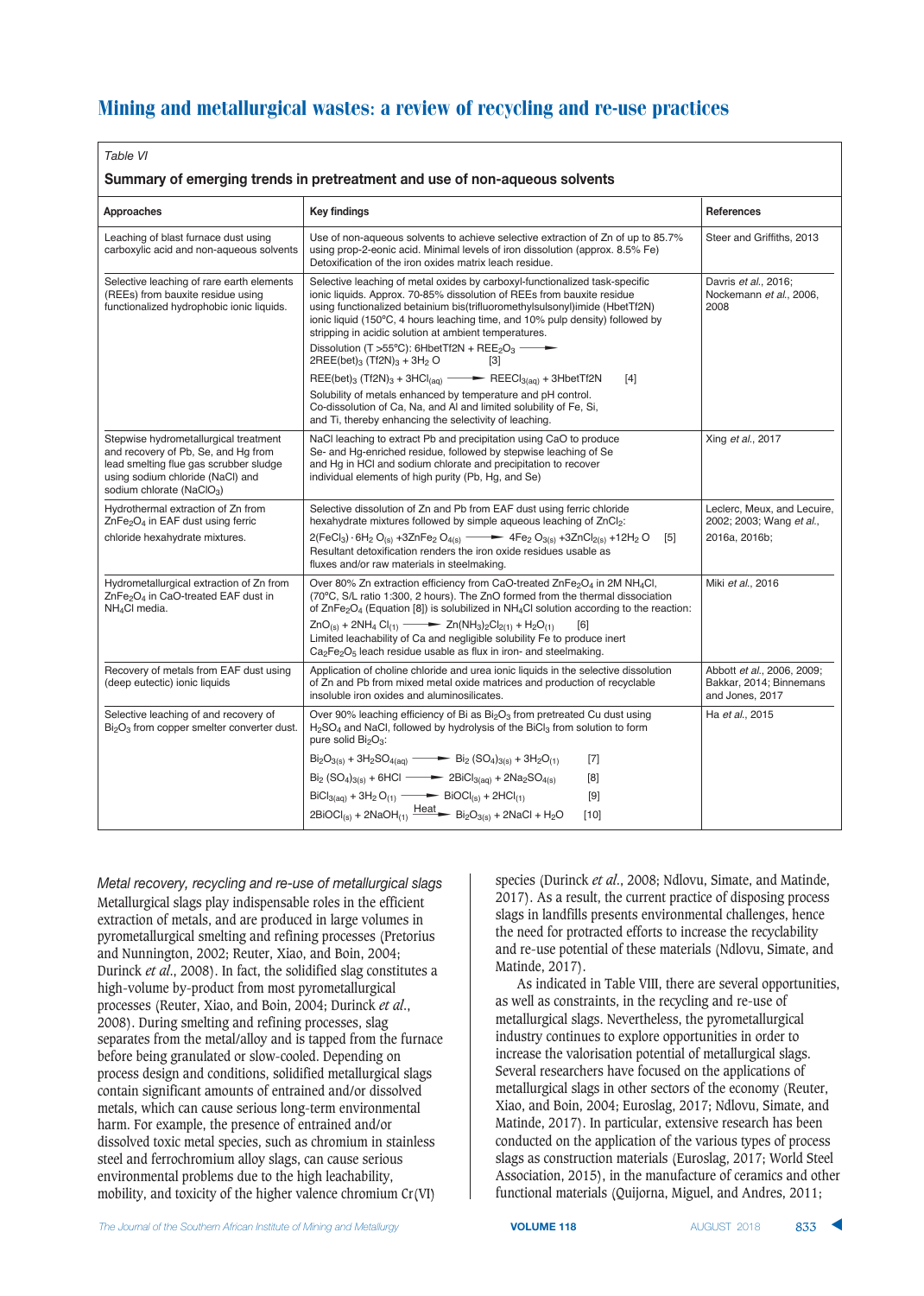#### *Table VII*

#### Examples of ongoing research to increase the valorization potential of ferrous metallurgical dusts

| Approaches                                                                                                                                                                                                                                                                                                                                                                                  | <b>Comments</b>                                                                                                                                                                                                                                                                                 | <b>References</b>                          |  |  |
|---------------------------------------------------------------------------------------------------------------------------------------------------------------------------------------------------------------------------------------------------------------------------------------------------------------------------------------------------------------------------------------------|-------------------------------------------------------------------------------------------------------------------------------------------------------------------------------------------------------------------------------------------------------------------------------------------------|--------------------------------------------|--|--|
| Thermal and chemical behaviour of<br>different glasses containing steel fly<br>ash and their transformation into<br>glass-ceramics                                                                                                                                                                                                                                                          | Synthesis of chemically inert and coloured glasses from mixtures of<br>up to 10 wt.% steel fly ash, CaO-MgO-Al <sub>2</sub> O <sub>3</sub> -SiO <sub>2</sub> glass-ceramic systems,<br>and other kinds of inorganic matrices.                                                                   | Barbieri, Corradi,<br>and Lancellotti 2002 |  |  |
| Stabilization of nickel constituents of<br>dusts in aluminate and ferrite spinels<br>and investigating their leaching behavior.                                                                                                                                                                                                                                                             | Sintering (600-1480°C; 3 hours) of nickel-laden waste sludge to bind the nickel<br>in nickel aluminate ( $N$ iAl <sub>2</sub> O <sub>4</sub> ) and nickel ferrite ( $N$ iFe <sub>2</sub> O <sub>4</sub> ) stable spinel phases<br>with low toxicity characteristic leaching properties (TCLPs). | Shih, White, and Leckie,<br>2006           |  |  |
| Synthesis and magnetic properties of<br>Synthesis of manganese ferrite with magnetic properties $(M_s)$ approx.<br>manganese ferrite from low-grade<br>27.24 emug-1) from low-grade Mn ore using oxidative acid leaching, co-<br>precipitation, and calcination (1000-1200°C).<br>smanganese ore                                                                                            |                                                                                                                                                                                                                                                                                                 | Rashad, 2006                               |  |  |
| Structural ceramics made with clay and<br>steel dust pollutants                                                                                                                                                                                                                                                                                                                             | Synthesis of brick and hollow brick materials meeting TCLPs standards from<br>sintering clay blends containing up to 20 wt.% EAF dust at 1100°C.                                                                                                                                                | Machado et al., 2011                       |  |  |
| Structural ceramics containing EAF dust                                                                                                                                                                                                                                                                                                                                                     | Pilot-scale study of the stabilization properties of EAF dust/clay ceramic structures<br>and the synthesis of structural ceramic blocks containing up to 5 wt.% EAF dust<br>with good chemical, macroscopic, and mechanical properties and low TCLPs.                                           | Stathopoulos et al., 2013                  |  |  |
| Recycling of EAF dust into red mud                                                                                                                                                                                                                                                                                                                                                          | Synthesis of fired ceramics from mixtures of EAF dust and natural clays with<br>desirable mineralogical and physico-mechanical properties for civil<br>construction applications.                                                                                                               | Vieira et al., 2013                        |  |  |
| Synthesis of magnetic core-shell<br>Synthesis of magnetic core-shell Fe <sub>3</sub> O <sub>4</sub> @TiO <sub>2</sub> nanocomposites from EAF dust<br>Fe <sub>3</sub> O <sub>4</sub> @TiO <sub>2</sub> nanoparticles from<br>with high degree of superparagnetism and photocatalytic activity for the<br>decomposition of chemical oxygen demand (COD) in steel mill wastewater.<br>EA dust |                                                                                                                                                                                                                                                                                                 | Salamati et al., 2017                      |  |  |
| Functional glasses and glass-ceramics<br>from iron-rich waste and industrial<br>residues                                                                                                                                                                                                                                                                                                    | Review of processes and technologies for the synthesis of functional glass-based<br>products with suitable catalytic activity, magnetic, optical, and electrical properties<br>from iron-oxide-containing residues.                                                                             | Chinnam et al., 2017                       |  |  |
| Facile synthesis of metal-doped Ni-Zn<br>ferrite from treated Zn-containing<br>EAF dust                                                                                                                                                                                                                                                                                                     | One-step process for the synthesis of Ni-Zn spinel ferrites with high saturation<br>magnetization ( $M_s$ approx. 60.5 emug-1) and low coercivity ( $H_c$ approx. 49.8 Oe)<br>from the solid-state reaction of EAF dust with NiCl <sub>2</sub> ·6H <sub>2</sub> O at 1100°C for 2 hours.        | Wang et al., 2017a                         |  |  |

#### *Table VIII* **8Properties, recycling, and re-use opportunities of selected metallurgical slags 13) Category Exercise 2: Typical mineralogical composition <b>13) 13) Recycling and re-use opportunities** Blast furnace slags CaO-MgO-Al<sub>2</sub>O<sub>3</sub>-SiO<sub>2</sub> system. Crystallized mineral composition Granulated and used as additives in Portland cement,<br>consisting mainly of melilite (Ca<sub>2</sub>MgSi<sub>2</sub>O<sub>7</sub>-Ca<sub>2</sub>Al<sub>2</sub>SiO<sub>7</sub>), geopolymers, and consisting mainly of melilite  $(Ca_2MgSi_2O_7-Ca_2Al_2SiO_7)$ , and merwinite  $(Ca_3MgSi_2O_8)$  $\frac{1}{2}$  and  $\frac{1}{2}$  construction and soil aggregates. EAF slags  $\Big|$  Ca<sub>3</sub>Mg(SiO<sub>4</sub>)<sub>2</sub>; β -Ca<sub>2</sub>SiO<sub>4</sub>; (Mg,Mn)(Cr,Al,Fe)<sub>2</sub>O<sub>4</sub> spinel solid solution; CaAl<sub>2</sub>SiO<sub>6</sub>; (Fe,Mg,Mn)O wüstite-type solid solution;  $Ca<sub>2</sub>(Al,Fe)<sub>2</sub>O<sub>5</sub>$ Steelmaking slags Ca<sub>3</sub>SiO<sub>5</sub>; α-Ca<sub>2</sub>SiO<sub>4</sub>; Ca<sub>2</sub>Fe<sub>2</sub>O<sub>5</sub>; β-Ca<sub>2</sub>SiO<sub>4</sub>; FeO–MnO–MgO solid solution; MgO; wüstite solid solution. Stainless steel (AOD)  $\left[\begin{array}{cc} F e C r_2 O_4; F e F e_2 O_4; Ni-Cr-Fe$  solid solution;  $Ca_2SiO_4; CaF_2;$ <br>slags  $Ca_{14}Mo_2(SiO_4): Ca_2SiO_4; Ca_3SiO_4; Ca_4SiO_7F_2: MoO: Fe-Cr$  alloy: Ca<sub>14</sub>Mg<sub>2</sub>(SiO<sub>4</sub>)<sub>8</sub>; Ca<sub>2</sub>SiO<sub>4</sub>; Ca<sub>4</sub>Si<sub>2</sub>O<sub>7</sub>F<sub>2</sub>; MgO; Fe–Cr alloy; Fe–Ni alloy PGM smelting and Fayalitic (2FeO·SiO<sub>2</sub>) slags with some dissolved magnetite. Slag cleaning and metal recovery. In-process build-up of converting slags Chromium present as spinels (Fe,Mg)Cr<sub>2</sub>O<sub>4</sub>), particularly in Cr<sub>2</sub>O<sub></sub>  $Cr_2O_3$  as spinels (Fe,Mg)Cr<sub>2</sub>O<sub>4</sub>) in UG2 concentrates limits recyclability and re-use. furnaces smelting UG2 concentrates Base metal slags Fayalitic (2FeO·SiO<sub>2</sub>) and FeO-CaO-SiO<sub>2</sub> slag systems Slag cleaning and metal recovery. Converter slag recyclable (copper and nickel) with some dissolved magnetite. with some dissolved magnetite. Ferroalloy slags  $|$  HCFeCr slags: Al<sub>2</sub>O<sub>3</sub>-MgO-SiO<sub>2</sub>-Cr<sub>2</sub>O<sub>3</sub> system containing  $|$  Slag cleaning and metal recovery. High leachability, mobility, various phases such as MgO–MgO·Al<sub>2</sub>O<sub>3</sub>–2MgO· SiO<sub>2</sub>–2CaO·  $\;\;\mid$  and toxicity potential of entrained and/or dissolved Cr (VI)  $\overline{SIO_2}$ , MgO·Cr<sub>2</sub>O<sub>3</sub>, (Mg<sub>2</sub>(Cr,Al,Si)<sub>2</sub>O<sub>6</sub>. species limit the alternative applications. Dissolved and/or entrained alloying elements. High level of impurities for refining slags. Recycled as pre-melted fluxes. Metal recovery and slag cleaning processes. Presence of elevated amounts of toxic alloying elements, e.g. Cr and Ni, limits their direct uptake in other sectors.

Ponsot and Bernado, 2013; Karayannis *et al*., 2017), and as geopolymeric materials (Kalinkin *et al*., 2014; Huang *et al*., 2015). However, the presence of entrained and/or dissolved toxic metal elements, as well as the build-up of deleterious elements in the slag, is still a major constraint in the recycling and re-use of these materials.

### *Emerging trends in the recycling and re-use of*

In the past, research in pyrometallurgy focused mostly on improving process performance by optimizing the properties of slags (Mills, Yuan, and Jones, 2011), but largely ignored

▲ **834** AUGUST 2018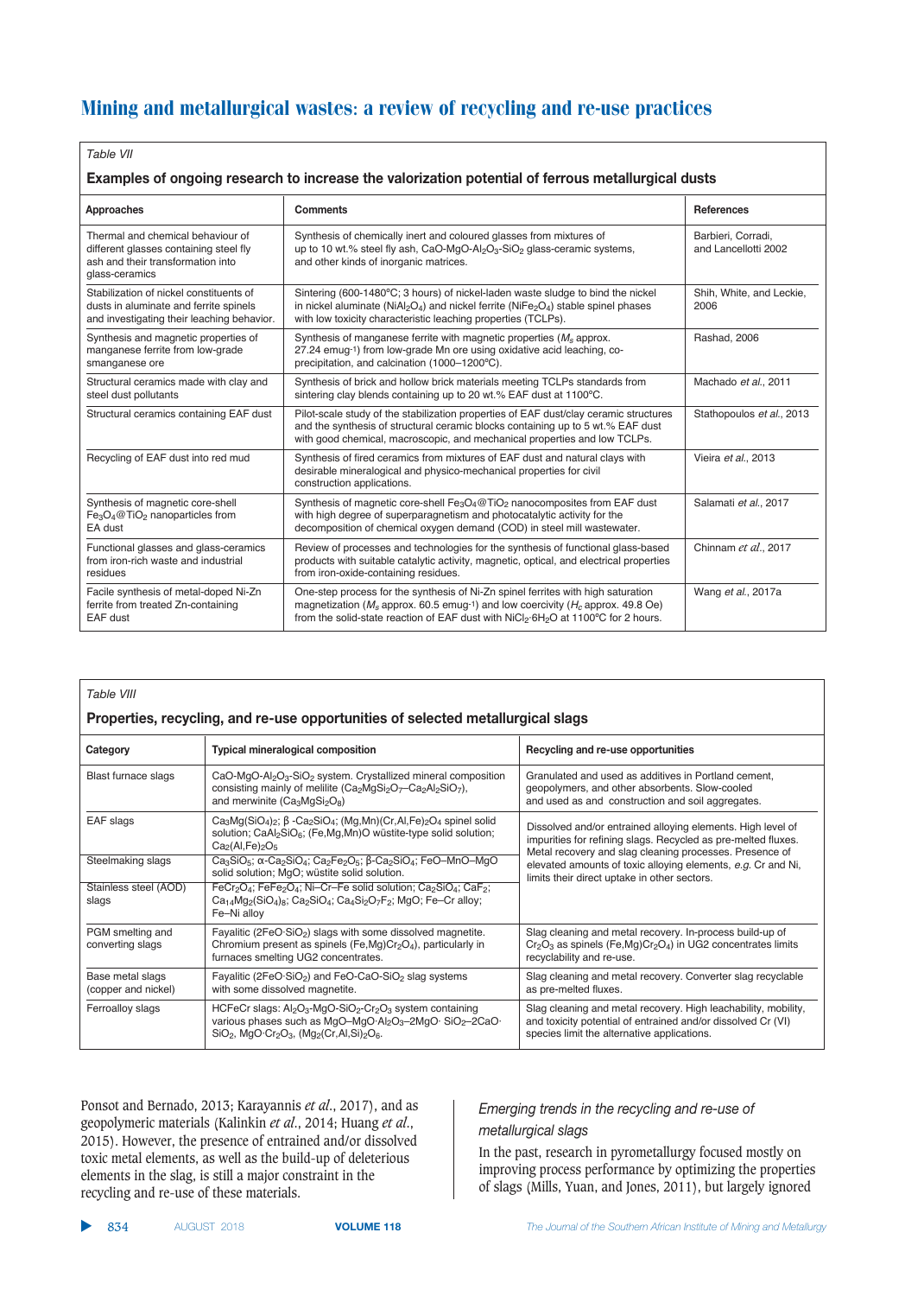their environmental efficacy once the slags were tapped from the furnace. In other words, not much emphasis was placed on the holistic integration between the required properties of slags for process performance and their environmental performance after solidification and disposal. However, the drive for sustainability and environmental stewardship mandates the need to take into account the environmental effects of the slags. To date, emerging research in the pyrometallurgical industry is shifting towards both the inprocess and post-process engineering of slag properties in order to achieve metallurgical and energy efficiency in the furnace while producing an environmentally benign slag.

*Engineered slag structure-process-properties for recycling and environmental performance*—The stabilization of dissolved and/or entrained toxic metal species in stable phases in various slags has drawn considerable attention in recent years (Barbieri *et al*., 1994; Kühn and Mudersbach, 2004; Tanskannen and Makkonen, 2006; Durinck *et al*., 2008a, 2008b; Albertsson, Teng, and Björkman, 2014; Santos *et al*., 2012; Albertsson, 2013; Cabrera-Real *et al*., 2012; Liapis and Papayiani, 2015; Piatak, Parsons, and Seal, 2015). In particular, Kühn and Mudersbach (2004) investigated the effect of MgO,  $Al_2O_3$ , and FeO additions to high-temperature slags. Their findings indicate that the addition of these compounds prior to the crystallization of high-temperature slags decreased the leachability of chromium species from the solidified slags. Cabrera-Real *et al.* (2012) investigated the effect of basicity (CaO/SiO<sub>2</sub>) and MgO on the stability of the mineralogical phases formed during crystallization of CaO-SiO<sub>2</sub>-Cr<sub>2</sub>O<sub>3</sub>-CaF<sub>2</sub>-MgO slags. Mineralogical characterization of the solidified slag highlighted the predominance of  $MgCr<sub>2</sub>O<sub>4</sub>$  spinels, and minor presence of CaCr<sub>2</sub>O<sub>4</sub> and CaCr<sub>2</sub>O<sub>4</sub> phases at CaO/SiO<sub>2</sub> = 1. Increasing the  $CaO/SiO<sub>2</sub>$  ratio to 2 resulted in the predominance of MgCr<sub>2</sub>O<sub>4</sub>, CaCr<sub>2</sub>O<sub>4</sub>, and the Cr (V)containing complex Ca5(CrO4)3F (Cabrera-Real *et al*., 2012). Based on the comparative TCLPs of chromium from the different phases, the findings indicated the highest leachability of Cr at CaO/SiO<sub>2</sub> = 2, owing to the presence of potentially soluble  $CaCr<sub>2</sub>O<sub>4</sub>$  and  $Ca5(CrO<sub>4</sub>)<sub>3</sub>F$  phases. The low leachability of MgO-stabilized slag phases was attributed to

the predominance of  $MgCr_2O_4$  spinel phases, which in essence, function to bind the Cr in a stable spinel (Cabrera-Real *et al*., 2012). The effect of basicity on the stabilization of chromium species in stable phases was also investigated by Albertsson (2013). Based on high-temperature engineered parameters such as alumina addition, heat treatment, and oxygen partial pressure, Albertsson (2013) proposed that the addition of alumina to molten slags was effective in binding the chromium in the MgAl<sub>2</sub>O<sub>4</sub>-MgCr<sub>2</sub>O<sub>4</sub> stable spinel phases. Slow soaking of solidified slag at low temperatures and low oxygen partial pressure also improved the formation of the spinel phases and reduced the amount of chromium dissolved in water-soluble matrix phases. Conversely, the heat treatment of slags with  $CaO/SiO<sub>2</sub>$  ratio greater than 1.4 under high oxygen potential accentuated the formation of leachable Cr-bearing phases (Albertsson, 2013).

In earlier studies, Barbieri *et al*. (1994) investigated the solubility, reactivity and nucleation of  $Cr<sub>2</sub>O<sub>3</sub>$  in a CaO-MgO- $Al_2O_3-SiO_2$  glassy system. The slag system, containing up to 5 mol %  $Cr_2O_3$ , was melted at 1400°C and the effect of Mg content on the spinel formation was investigated. At the glass melting temperature, the reaction of  $Cr_2O_3$  and MgO was proposed to proceed to form stable  $Mg_2Cr_2O_4$  spinels (Barbieri *et al*., 1994). Tanskanen and Makkonen (2006) also investigated the mineralogical and petrological characteristics of CaO-SiO<sub>2</sub>-Al<sub>2</sub>O<sub>3</sub>-MgO-Fe-Cr slags from high-carbon ferrochrome production. Their findings indicated that the slag solidified with a partly crystalline and porphyritic structure with hypidiomorphic spinel  $((Mg,Fe)(Fe,Al,Cr)_2O<sub>4</sub>)$  crystals enclosed in a homogenous glass matrix, as shown in Figure 1.

In line with the structure-process-property hypotheses, Durinck *et al*. (2008a, 2008b) investigated the hot stage processing of molten steelmaking slags in order to enhance the environmental performance of the solidified slags. Based on case studies on  $2CaO·SiO<sub>2</sub> (C<sub>2</sub>S)-driven disintegration and$ chromium leaching, Durinck *et al*. (2008a) proposed that the functional properties of solidified slags can be significantly enhanced by controlled additions to the high-temperature slags and/or by variations in the cooling path. In other studies, Liapis and Papayianni (2015) investigated the high-



Figure 1-Phase composition and mineralogy of air-cooled ferrochromium slags (Tanskanen and Makonnen, 2006; Ndlovu et al., 2017)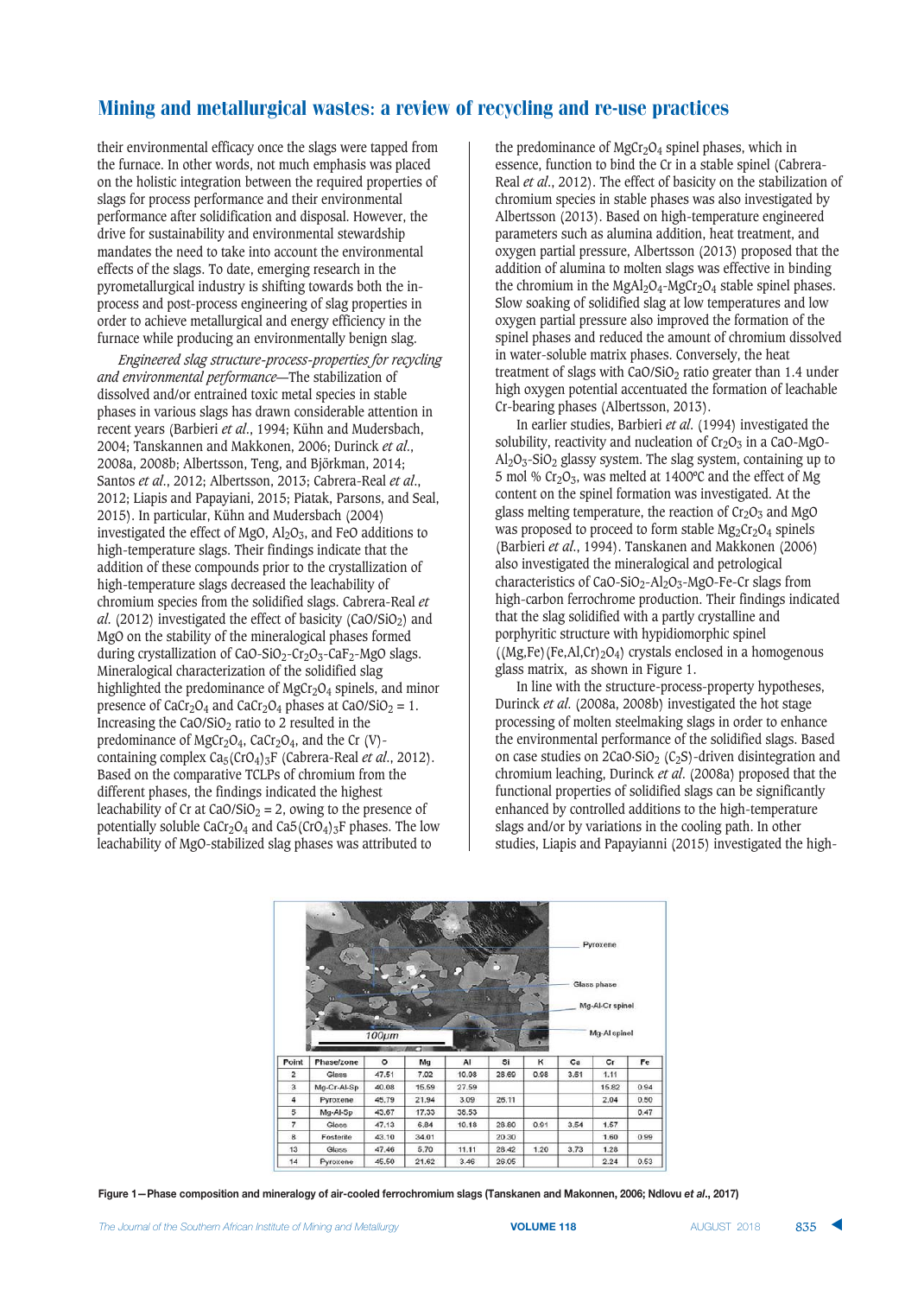temperature in-process modification of high-carbon EAF slags using perlite (with non-normalized composition 76 wt.% SiO<sub>2</sub>-14 wt.% Al<sub>2</sub>O<sub>3</sub>-3.4 wt.% Na<sub>2</sub>O-2.7 wt.% K<sub>2</sub>O-1.2 wt.% CaO-1 wt.%  $FeO<sub>x</sub>$ ), ladle furnace slags (with nonnormalized composition approximately 62 wt.% CaO-14.5 wt.%  $SiO_2-3.6$  wt.% MgO-2.5 wt.% FeO<sub>x</sub>-2 wt.% Al<sub>2</sub>O<sub>3</sub>) and olivine (with non-normalized composition approximately 50 wt.% MgO-36 wt.% SiO<sub>2</sub>-8.7 wt.% FeO<sub>x</sub>-1.2 wt.% CaO) additives. Based on tailored chemical and mineralogical compositions, the modified EAF slag was found to be suitable for use in the production of normal weight cement concrete. Interestingly, the addition of slag modifiers had minimal interference on the process performance of the EAF (Liapis and Papayianni, 2015).

The studies highlighted so far support the hypothesis that the physicochemical properties of slag in the molten state can be engineered in order to obtain the desired solidified and crystal structure properties that are essential for improving the recycling and environmental attributes of metallurgical slags. In essence, the domain of slag engineering is a promising approach to controlling the solidification and crystallization properties of slags in order to improve their environmental compatibility. Slag engineering can improve the environmental performance of slags through binding the toxic metal species in stable spinel phases. In short, the objectives of slag engineering can be achieved by integrating the following aspects: (1) the post-tapping processing, solidification, and crystallization pathways, mineralogy, and speciation of entrained alloys in the slag, (2) evaluation of the efficacy of the proposed post-treatment methods based on TLCPs of the disposable and/or re-usable slag materials, and (3) correlating the structure, process and properties of slags to the broad recyclability and environmental performance.

*Engineered structure-process-properties of ferrous slags for metal recovery*—Inasmuch as slag cleaning using pyrometallurgical furnaces was the major focus to recover entrained and/or dissolved metals from slag, attention in recent years has shifted towards the recovery of metals from solidified slags by physical beneficiation methods. As discussed earlier, the engineered solidification and crystallization behavior of slags can result in the evolution of certain phases with desired properties that are essential for the recovery of metals from these materials. This means the speciation behaviour of alloys in discrete phases in rapidly cooled slags can be exploited in the physical beneficiation of these slag materials (Engström *et al*., 2010; Burja *et al*., 2017). In fact, the recovery of dissolved and/or entrained metals and alloys can be enhanced by hot-stage engineering of the microstructural properties of slag materials during crystallization and solidification (Durinck *et al*., 2008a, 2008b; Liapis and Papayianni, 2015). This approach is based on the hypothesis that certain phases with desired properties in solidified slags can be engineered and maintained during the solidification process in order to facilitate their separation from the solidified slag. Based on studies of the crystallization behaviour of steelmaking slags during rapid cooling, Engström *et al*. (2010) observed the formation of wüstite-type solid solution (Mg,Fe,Mn)O enclosed in β-Ca2SiO4 phases. Burja *et al*. (2017) investigated the speciation of chromium in rapidly cooled CaO-SiO<sub>2</sub>-Cr<sub>2</sub>O<sub>3</sub> and  $CaO-SiO<sub>2</sub>-MgO-Al<sub>2</sub>O<sub>3</sub>-Cr<sub>2</sub>O<sub>3</sub> stainless steel slags. Based on$ 

X-ray diffraction analyses, the authors confirmed the presence of metallic Cr and FeCr phases, as well as the presence of calcium chromates, pseudowollastonite  $(CaSiO<sub>3</sub>)$ , and larnite (Ca2SiO4) (Burja *et al*., 2017). The formation of metallic Cr and FeCr phases was particularly observed in lowbasicity slags containing high CrOx levels (Burja *et al*., 2017). In other studies, Norval and Oberholster (2011) investigated the effect of granulation on the recovery of manganese from re-melted FeMn slags. Their findings indicate a significant difference in the residual MnO content of granulated and aircooled slags, wherein the MnO content decreased to 6.1% in granulated slags compared with 21.8% in the air-cooled slags.

The formation in slags of certain phases with high magnetic susceptibilities can be engineered using postfurnace solidification processing, and such phases can be maintained during solidification to facilitate the separation of the alloys from solidified slag by magnetic separation. Based on the knowledge of soft magnetic properties of spinel ferrites synthesied by various methods (Viart *et al*., 2000; Sugimoto, 1999; Lakshmi, Kumar, and Thyagarajan, 2016; Zhang *et al.*, 2016), the magnetic ferrite phases (MFe<sub>2</sub>O<sub>4</sub>, where M is Mn, Ni, Cr, Mo, *etc*.) in crystallized slags can be exploited in the magnetic separation from the bulk nonmagnetic components (Semykina and Seetharaman, 2011; Semykina, 2013; Shatokha *et al*., 2013; Sharma, Sharma, and Shah, 2014; Menad, Kanari, and Save, 2014; Ma and Houser, 2014; Li *et al*., 2015; Lakshmi, Kumar, and Thyagarajan, 2016; Zhang *et al*., 2016; Jiang *et al*., 2018). In other words, the transformation of nonmagnetic compounds of transition metals in slags to ferrites with high magnetic susceptibilities by controlled solidification and crystallization of molten slags is a promising method to increase the recovery of values from steelmaking slags.

As highlighted earlier, certain phases, such as  $MnFe<sub>2</sub>O<sub>4</sub>$ and (Mg,Fe,Mn)O, in crystallized slags possess magnetic properties that can potentially be exploited in their magnetic separation from the bulk non-magnetic components of steelmaking slags (Semykina and Seetharaman, 2011; Semykina, 2013; Shatokha *et al*., 2013; Menad, Kanari, and Save, 2014; Ma and Houser, 2014; Jian *et al*., 2017). Semykina (2013) proposed a slag utilization technique that involves the ambient air oxidation of molten CaO-FeO-SiO<sub>2</sub> and CaO-FeO-SiO<sub>2</sub>-MnO-Cr<sub>2</sub>O<sub>3</sub> slags in order to precipitate ferrite phases that can then be recovered by magnetic separation. The proposed oxidation reactions are shown in Equations [11]–[13] (Semykina, 2013):

$$
2(FeO)_{slag} + MnO_{(slag)} + \frac{1}{2}O_{2(air)} \rightarrow MnFe_2O_{4(s)} \qquad [11]
$$

$$
3(FeO)_{slag} + \frac{1}{2}O_{2(air)} \rightarrow Fe_3O_{4(s)} \tag{12}
$$

$$
FeO_{stag} + 2CrO_{(stag)} + \frac{1}{2}O_{2(air)} \rightarrow FeCr_2O_{4(s)}
$$
 [13]

Based on the thermodynamic possibility of phase transformations in liquid slags highlighted in Equations [11]–[13], Shatokha *et al*., (2013) also investigated the selective recovery of iron and manganese values from oxidized CaO-SiO2-FeO and CaO-SiO2-FeO-MnO slags. In recent studies, Jiang *et al*. (2018) investigated the oxidation behaviour of BOF slag  $(CaO-SiO<sub>2</sub>-MgO$  containing 10–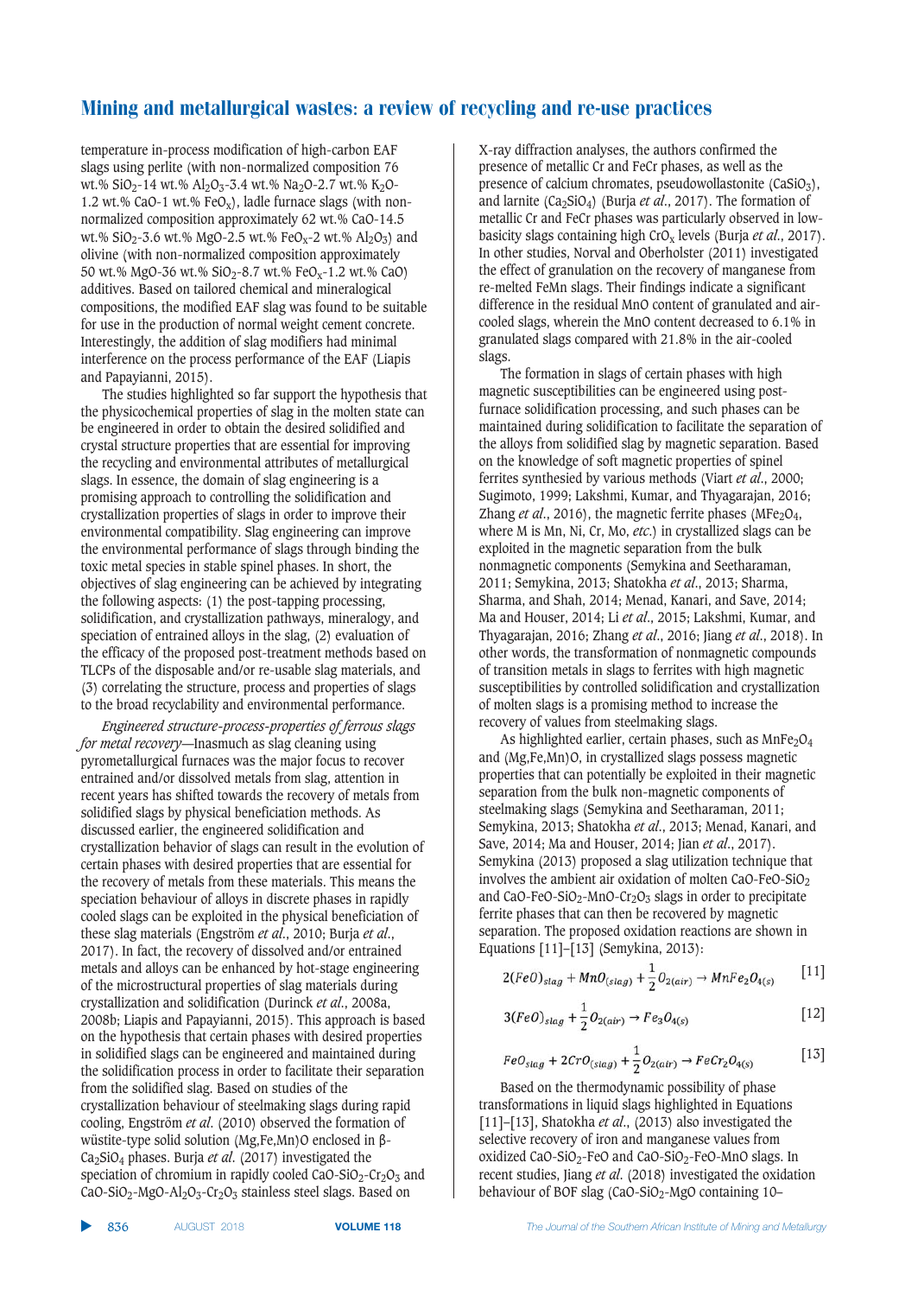35 wt.% Fe $O_x$ ) under ambient air and selected temperature (1000–1100ºC) conditions. Their findings also proved the potential to form magnetic spinel phases, in the form of magnetite (Fe<sub>3</sub>O<sub>4</sub>) and magnesio-ferrite (MgFe<sub>2</sub>O<sub>4</sub>), from the Fe-containing species in the slag. The studies highlighted so far substantiate the underlying hypotheses that the stable transition metal ferrites produced in liquid slag during solidification are amenable to separation from the bulk of the solidified slag by magnetic separation (Semykina and Seetharamn, 2011; Shatokha *et al*., 2013; Semykina, 2013; Jiang *et al*., 2018).

*Recovery of sensible energy in molten slags*—The pyrometallurgical extraction of metals is associated with high energy consumption. For example, the iron and steel manufacturing industry is one of the most energy-intensive industries, accounting for about 5–6% of global energy consumption (Duan *et al*., 2017). According to Barat *et al*. (2011), the energy consumption in high-temperature metal extraction processes is distributed between metal, slag, offgas, and environmental losses. Depending on the slag/metal ratio and tapping temperatures, the slag thermal requirements in these processes can vary from 10–90% of the output energy (Barati, Esfahani, and Utigard, 2011). Due to the high volumes of iron and steel production, the production of ferrous metals accounts for over 90% of the available energy associated with slags. Slags also account for a significant amount of energy output from the energyintensive production processes of ferroalloys and other commodities. Barati, Esfahani, and Utigard (2011) summarized the historical global production of selected metallurgical slags, and the estimated energy content associated with these materials (Table IX).

Since the molten slags are tapped from smelting and refining furnaces at high temperatures, they contain a lot of sensible energy that can be harnessed. In order to increase sustainability in the high-temperature extraction of metals, several researchers have focused on the recovery of energy from the dry granulation of these molten materials (Bisio, 1997; Barati, Esfahani, and Utigard, 2011; Zhang *et al*., 2013; Liu *et al*., 2015, 2016; Rycroft, 2014). To date, several energy recovery processes have been investigated and developed, based primarily on the physical and chemical processing of these materials. Typical physical energy recovery processes include (Bisio, 1997; Rycroft, 2014; Barati, Esfahani, and Utigard, 2011):

- (1) Dry granulation processes, wherein liquid slag is continuously broken down into droplets and the heat is recovered, firstly by the solidification of the droplets passing through a dry cooling stage, followed by the further recovery from the solid granules as they cool to ambient temperatures.
- Granulation by air blast, where a stream of liquid is broken down into droplets by high-pressure air jets. The air granulation process allows for the concomitant rapid cooling of slag and heat recovery from the air blast via a heat exchanger.
- (3) Granulation by solid slag impingement, where the liquid stream is broken up into particles by a stream of recycled solid slag particles, and the energy is transferred to air for steam generation by convection in a multi-step fluidized bed.
- (4) Centrifugal granulation, encompassing processes such as the rotating drum process, rotary cup atomizer, spinning disc atomizer, and rotating cylinder atomizer. The processes highlighted so far integrate the physical phenomena of slag solidification using centrifugal force or impinging jets, and heat transfer using media such air and steam in fluidized bed and/or countercurrent heat exchangers.

Extensive research has also been conducted on the recovery of sensible energy in liquid slags using chemical methods (Maruoka *et al*., 2004; Purwanto and Akiyama, 2004; Barati, Esfahani, and Utigard, 2011; Duan *et al*., 2014a, 2014b; Sun *et al*., 2015a, 2015b, 2016b; Duan, Yu, and Wang, 2017; Sun *et al*., 2017). Several researchers have proposed the use of molten slags in the gasification of coal and biomass to produce synthetic fuels and/or using the waste heat in liquid slags in methane-steam reforming reactions. In this case, it is proposed that the hot slag not only acts as a thermal medium but also as a catalyst for the gasification and reforming reactions. Using blast furnace slag waste heat as a thermal agent, Duan *et al*. (2014a) developed a technological and exergy analysis model based on gasifier system using coal/waste gas gasification. The findings indicated a recovery efficiency of 85% for the blast furnace slag waste heat, and an 80% conversion of the  $CO<sub>2</sub>$  to syngas in the waste gas. In similar studies, Duan *et al*. (2014b) conducted a thermodynamic analysis of steam gasification of coal to produce hydrogen-rich gas using blast furnace slags

#### *Table IX*

#### Historical global production and the estimated energy content of selected metallurgical slags (Barati, Esfahani, **and Utigard, 2011)**

| <b>Process</b> | Tapping temp. (°C) | Slag rate (kg/t metal) | Slag production (Mt) (2008) | Slag enthalpy (GJ/t) (2008) | Heat value (TWh/a) (2008) |
|----------------|--------------------|------------------------|-----------------------------|-----------------------------|---------------------------|
|                | 1500               | 250-350                | 236                         | 1.6                         | 105                       |
| Steel (BOF)    | 1550               | 126                    | 112                         | 1.3                         | 40                        |
| Steel (EAF)    | 1600               | 169                    | 69                          | 1.8                         | 35                        |
| <b>HCFeCr</b>  | 1650               | $1.1 - 1.6$            | 58                          | 1.6                         | 26                        |
| Copper         | 1250               | 220                    | 34                          | 1.2                         |                           |
| Nickel         | 350                | 530                    | 8.4                         | 1.4                         | 3.3                       |
| <b>PGMs</b>    | 1350               | n.a                    | 1.5                         | 1.5                         | 0.6                       |

n.a: not available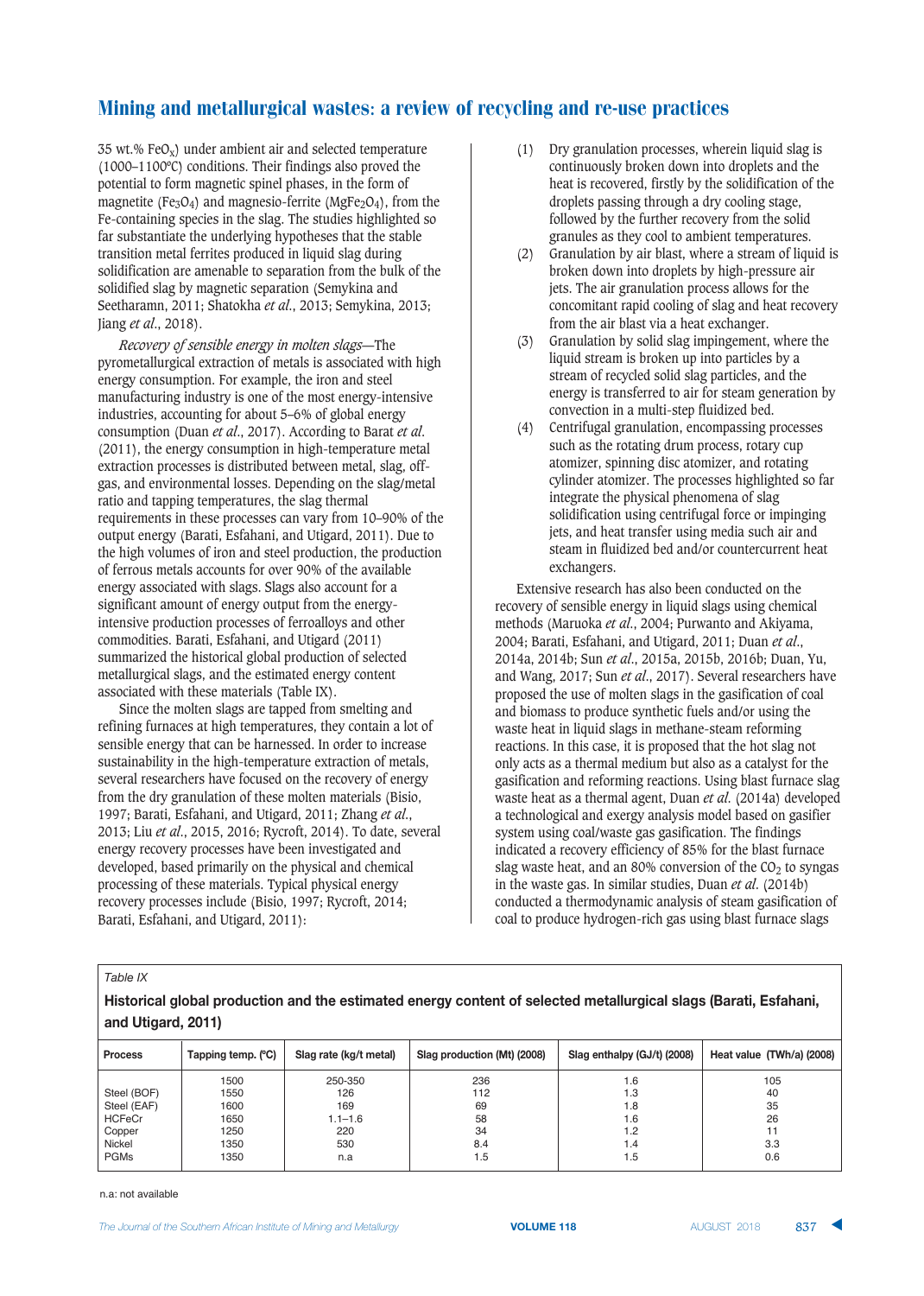as the heat carrier. The findings indicated that: (1) the amount of hydrogen at a steam-to-coal ratio of 2 increased until peak temperatures of 450–550ºC, (2) increasing the pressure from 0.1 MPa to 10 MPa at 775ºC adversely affected the yield of hydrogen, and (3) an increase in slag basicity had a positive effect on the yield of hydrogen, particularly at low temperatures.

Sun *et al*. (2015a) also proposed a process to recover waste heat and iron from high-temperature (1450–1650ºC) steelmaking slags by integrating the gasification of coal with the treatment of steel slag. The proposed process resulted not only in an improved yield of syngas, but also enabled the potential recovery of iron units by magnetic separation due to the oxidation of FeO to Fe3O4 in the slag. Sun *et al*. (2015c) investigated the kinetics of low-temperature (250–500ºC) gasification of biomass combined with heat recovery from slag. Based on the catalytic effect of slags, the findings indicate that the addition of slag increased the production of syngas in the temperature range 425–500ºC. In earlier studies, Maruoka *et al*. (2004) demonstrated significant financial benefits of recovering waste heat in the steelmaking industry from the  $CH_4-H_2O$  reforming process using a chemical recuperator. Similarly, Purwanto and Akiyama (2006) studied the production of hydrogen by introducing a  $CH_4-H_2O$  gas mixture into a packed bed of steelmaking slag. Based on the conditions investigated (700–1000ºC, constant flow rate, and atmospheric pressure), the findings indicate that the slag acted not only as thermal medium but also as a catalyst to the reforming reactions (Purwanto and Akiyama, 2006).

The findings highlighted so far present a strong business case for further optimizing the processes to recover the sensible energy from molten metallurgical slags. The kinetic models developed in the various studies also demonstrate the multiple roles of metallurgical slags in coal/biomass gasification and methane-steam reforming processes; that is, not only as a thermal carrier but also as a catalyst and reactant (Maruoka *et al*., 2004; Purwanto and Akiyama, 2004; Duan *et al*., 2014a, 2004b; Sun *et al*., 2015a, 3025b, 2015c, 2016b, 2017; Duan, Yu, and Wang, 2017).

*Synthesis of functional materials from solidified slags*— Metallurgical slags have a great potential as feedstocks in the production of novel functional materials such as sintered glass-ceramics (Rawlings, 1994; Gorokhovsky *et al*., 2002; Rawlings, Wu, and Boccaccini, 2006; Zanotto, 2010; Ponsont and Bernado, 2013; Bai *et al*., 2016; Liu, Zong, and Hou, 2016), porous ceramic materials (Tanaka, Yoshikawa and Suzuki, 2009; Nikitin, Kol'tsova, and Beliy, 2013; Suzuki, Tanaka, and Yamasaki, 2014; Sun and Guo, 2015), ceramic bricks (Nel and Täuber, 1970; Shih, White, and Leckei, 2006; Quijorma, San-Miguel, and Andrés, 2011; Karayannis *et al*., 2017), functional zeolites for waste water treatment (Kuwahara *et al*., 2010; Chen *et al*., 2012; Li *et al*., 2016), and refractory materials (Gu *et al*., 2018), among other applications. Of particular interest in the context of this paper is the synthesis of functional glass-ceramics and zeolites from metallurgical slags.

Glass-ceramics are fine-grained polycrystalline materials formed when glasses of suitable composition are heat treated to undergo controlled crystallization to the lower energy crystalline state (Rawlings, 1994; Bai *et al*., 2016). To date,

sintered functional glass-ceramics have attracted considerable attention as low-cost alternatives to conventional glass-ceramic manufacturing (Ponsot *et al*., 2015). These materials have novel applications in a wide variety of industries, ranging from catalysis to thermal insulation, lightweight structural support, cooking ware, ceramic tiles, and military applications (Rawlings, Wu, and Boccaccini, 2006; Zanotto, 2010; Ponsot *et al*., 2015). In that regard, the manufacture of sintered glass-ceramics with functional properties such as catalytic activity, optical and electrical properties, and desirable mechanical properties, using CaO-Al<sub>2</sub>O<sub>3</sub>-SiO<sub>2</sub>-MgO-FeOx- based metallurgical slags has also drawn considerable attention in recent years (Gorokhovsky *et al*., 2002; Chinnam *et al*., 2013; Ponsot and Bernado, 2013; Bai *et al*., 2016; Liu, Zong and Hou, 2016). Liu, Zong and Hou (2016) investigated the effect of MgO/Al2O3 addition on crystallization behaviour, microstructure, mechanical properties, and chromium solidification performance of glass-ceramics synthesized using EAF slag. Their findings indicate that  $MgO/Al_2O_3$  ratios of 1:1 and 1:2 resulted in improved mechanical and chromium fixation properties. Ponsot and Bernado (2013) investigated the manufacture of self-glazed glass-ceramic foams from iron-rich metallurgical slags and recycled glass. Homogenous foaming and specific mechanical properties comparable to those of conventional porcelain stoneware sintered above 1100ºC were obtained. Bai *et al*. (2016) investigated the synthesis of glass-ceramics using highcarbon ferrochromium (HCFeCr) slag and waste glass. In addition to microstructural and mechanical properties comparable to other slag-based glass-ceramics, the findings demonstrated the evolution of stable  $(Mg,Fe)_2SiO_4$ ,  $MgAl_2O_4$ ,  $Mg(Al,Cr)_{2}O_4$ , and  $Cr_2O_3$  phases which are desirable in reducing toxicity of the HCFeCr slags (Bai *et al*., 2016). As demonstrated by the various studies, the incorporation of metallurgical slags into functional glass-ceramics not only increases the low-cost recyclability and re-use opportunities of the slags, but also results in the formation of stable phases with low TCLPs.

*Synthesis of functional zeolites from slags*—Zeolites are crystalline porous solids with intricate pore and channel systems in the molecular sieve range of 0.3– 3 nm (Li *et al*., 2016). Basically, zeolites are crystalline aluminosilicates, with group I or group II elements as counter-ions (Simate *et al*., 2016). The structure of zeolite consists of a framework of  $[SiO_4]$ <sup>4-</sup> and  $[AIO_4]$ <sup>5-</sup> tetrahedra linked to each other at the corners by sharing oxygen atoms (Simate *et al*., 2016; Li *et al*., 2016; Mallapur and Oubagaranadin, 2017). In general, these materials are commonly used as commercial absorbents and catalysts (Simate *et al*., 2016; Li *et al*., 2016; Mallapur and Oubagaranadin, 2017). Functional zeolites produced by the hydrothermal treatment of silicate-rich slags have widespread applications in waste water treatment and in the remediation of AMD (Kuwahara *et al*., 2010; Lin *et al*., 2016; Simate *et al*., 2016). For example, Li *et al*., (2016) investigated the synthesis of sodium aluminate ( $6Na<sub>2</sub>O· $6Al<sub>2</sub>O<sub>3</sub>·12SiO<sub>2</sub>$$ ) and sodalite (4Na<sub>2</sub>O· 3Al<sub>2</sub>O<sub>3</sub>· 6SiO<sub>2</sub>) zeolites using Ti-bearing EAF slag as a precursor. The performance of the crystalline zeolites, synthesized based on the design parameters such as molar ratios of  $SiO_2/Al_2O_3$  (ratio 2:1) and  $H_2O/Na_2O$  (ratio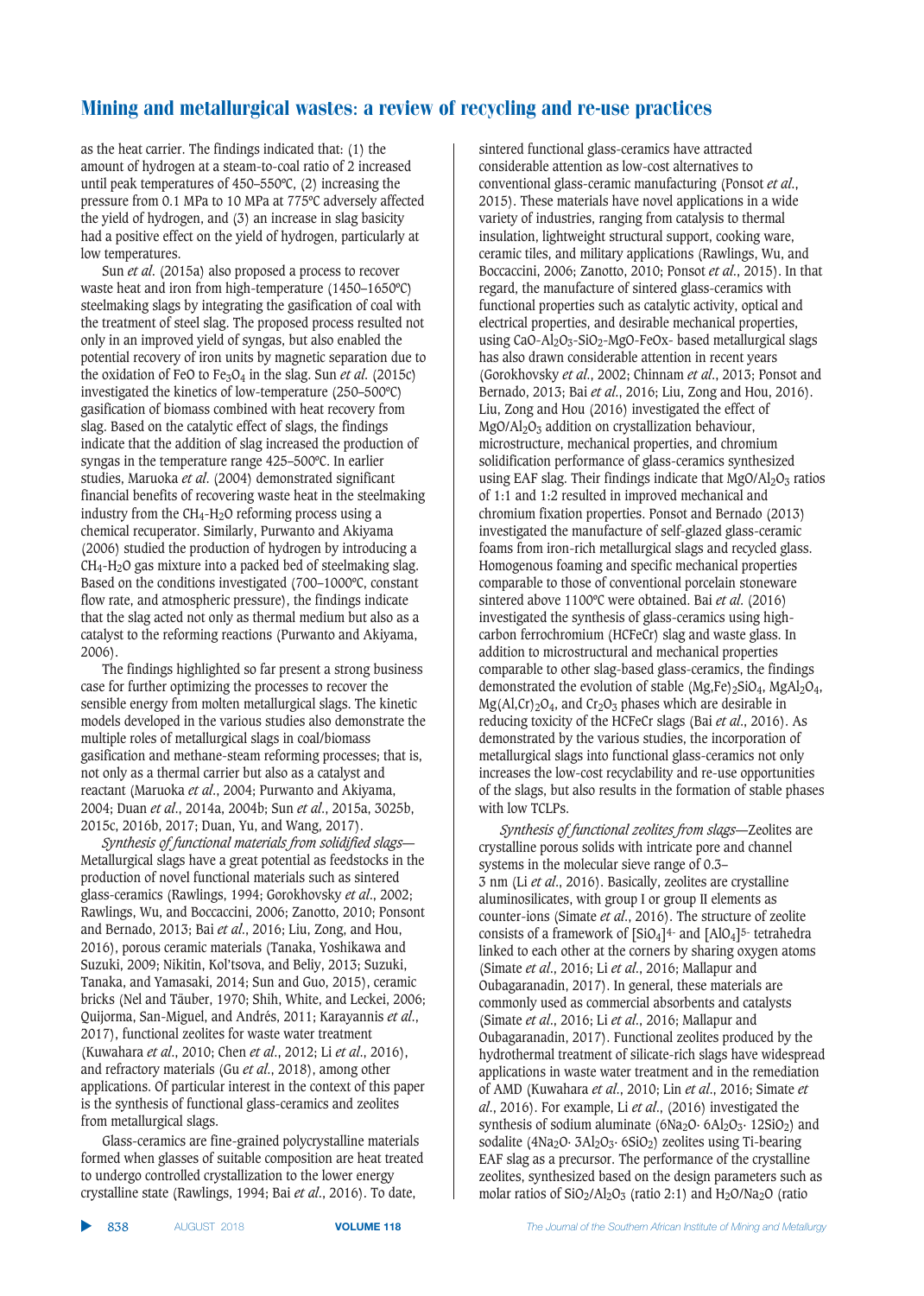100:1), and hydrothermal temperature (140ºC) and time (3 hours), was evaluated based on the removal of  $Cu<sup>2+</sup>$  ions from aqueous solutions. In other studies, Kuwahara *et al*. (2010) proposed an acid leaching and NaOH precipitation method to synthesise hydrotalcite-like compounds  $(Mg_3Al(OH)_8Cl· 2H_2O$  and  $Mg_6Al(OH)_{16}CO_3· 4H_2O$  and zeolites from blast furnace slags. Based on the absorptive capacity of the phosphate ions, the comparative performance of synthesised hydrotalcite and zeolite materials was significantly higher at 40 mg and 333 mg of phosphorus per gram, respectively, compared to 1.5 mg of phosphorus per gram for raw slag. Due to the novel heavy-metal absorption properties and the environmental challenges associated with heavy-metals-laden waste water and AMD, the synthesis of functional zeolites using metallurgical slags as precursors thus provides low-cost opportunities for the utilization of these materials.

#### Recycling and recovery of value metals from postconsumer wastes

As highlighted in Table I, post-consumer waste refers to different types of waste generated by households or commercial, industrial, and institutional facilities in their role as end-uses of the products, which can no longer be used for their initial purposes. The increasing global population, coupled with advances in technology and increased consumption of natural resources, has led to dramatic increases in the flow of these anthropogenic materials (Johnson *et al*., 2007; Dodson *et al*., 2012; Jin, Kim, and Guillaume, 2016; Park *et al*., 2017). As a result, postconsumer wastes present environmental challenges in modern society as any leftover and/or obsolete products are often discarded. Typically, these anthropogenic materials are disposed in landfills, thereby creating environmental challenges (Birloaga *et al*., 2013; Corder, Golev, and Guirco, 2015; Ongondo, Williams, and Whitlock, 2015; Ndlovu, Simate, and Matinde, 2017). On the other hand, increasing the recovery of metals from post-consumer products in anthropogenic spaces has intrinsic business, socioeconomic, and technological advantages (Hagelüken *et al*., 2016; Sun *et al*., 2016). In other words, considering these materials as anthropogenic sources of secondary resources that can be recycled and re-used can result in reduced environmental damage while supporting sustainable development goals through the efficient use of resources (Ongondo, Williams, and Whitlock, 2015; Corder, Golev, and Guirco, 2015; Ndlovu, Simate, and Matinde, 2017).

The recycling and re-use of post-consumer waste provides incentives to shift away from the traditional linear use of resources to a closed-loop, cyclical utilization of resources that allows for maximum recovery of resources from waste (Cossu, 2013; Ongondo, Williams, and Whitlock, 2015; Sun *et al*., 2015d, 2016). Of particular interest in the context of this paper is the recovery of precious metals from spent autocatalysts and electronic waste (e-waste). Spent autocatalysts and e-waste contain significant amounts of high-value metals such as Pt, Rh, Pd, Cu, Ni, and Au, among others. To date, extensive research based on pyrometallurgical and hydrometallurgical processing, or combinations of both, has been conducted in order to recover precious and other valuable metal elements from these types

of wastes (Johnson *et al*., 2007; Cui and Zhang, 2008; Birloaga *et al*., 2013; Binnemans *et al*., 2013; Itoh, 2014; Yang, Zhang, and Fang, 2014; Akcil *et al*., 2015; Sun *et al*., 2015c; Corder, Golev, and Guirco, 2015; Ongondo, Williams, and Whitlock, 2015; Jadhav and Hocheng, 2015; Jin, Kim, and Guillaume, 2016; Sun *et al*., 2015d, 2016; Lu and Xu, 2016; Hagelüken *et al*., 2016; Ndlovu, Simate, and Matinde, 2017; Wang *et al*., 2017b).

Pyrometallurgical processes involve heating the waste materials at high temperatures to recover the valuable metals. Typical unit processes such as plasma smelting, conventional submerged arc, top submerged lance, chlorination, and volatilization, among others, have widely been adopted in the processing of these wastes (Cui and Zhang, 2008; Jadhav and Hocheng, 2015; Wang *et al*., 2017b). Despite the fast kinetics and favourable thermodynamics as a result of hightemperature conditions, pyrometallurgical processes have several inherent constraints such as high energy footprints and the need for intricate off-gas cleaning systems (Tuncuk *et al*., 2012; Jadhav and Hocheng, 2015). Due to the presence of polymers, ceramics, and halogenated flame retardants in some of these waste streams, the formation of highly toxic volatile compounds such as polychlorinated dibenzo-pdioxins and dibenzol furans (PCDD/Fs), polybrominated diphenyl ethers (PBDEs), and polycyclic aromatics, among others, is also a major challenge in most of these processes (Johnson *et al*., 2007; Tuncuk *et al*., 2012; Jadhav and Hocheng, 2015; Lu and Xu, 2016; Cui and Anderson, 2016). As a result of the structural challenges associated with conventional pyrometallurgical processes, hydrometallurgical processes have been developed as alternatives in order to improve the economics of extraction of valuable metals from spent autocatalysts and e-wastes.

To date, extensive research has been conducted to recover precious metals from spent autocatalysts and e-waste using both conventional aqueous and emerging non-aqueous leaching and chelating media (Tuncuk *et al*., 2012; Birloaga *et al*., 2013; Binnemans *et al*., 2013; Itoh, 2014; Park *et al*., 2014; Yang *et al*., 2014; Sun *et al*., 2015d; Jadhav and Hocheng, 2015; Corder, Golev, and Guirco, 2015; Ongondo, Williams, and Whitlock, 2015; Sun *et al*., 2015e; 2016; Lu and Xu, 2016; Cui and Anderson, 2016; Ndlovu, Simate, and Matinde, 2017; Wang *et al*., 2017b). So far, several processes have been developed to recover metals using acidic media (Syed, 2006; Park and Fray, 2009; Yang, Zhang, and Fang, 2014; Jadhav and Hocheng, 2015; Cui and Anderson, 2016), complexing agents such as cyanide, halides, thiosulphate, and thourea (Jadhav and Hocheng, 2015; Cui and Anderson, 2016; Akcil *et al*., 2015; Lu and Xu, 2016) and biohydrometallurgy (Cui and Zhang, 2008). Recently, attention has focused on the recovery of precious elements from spent autocatalysts and e-waste using ionic liquids (Binnemans *et al*., 2013; Sun *et al*., 2015d; Park *et al*., 2014; Rzelewska *et al*., 2017). As discussed earlier, ionic liquids are low-temperature molten salts comprising cations and organic/inorganic anions, and are increasingly being investigated for the extraction of metals due to their desired properties such as non-volatility, low toxicity, good ionic conductivity, and wide electrochemical potential window (Park *et al*., 2014). The recovery of valuable metals from spent autocatalysts and e-waste using ionic liquids provides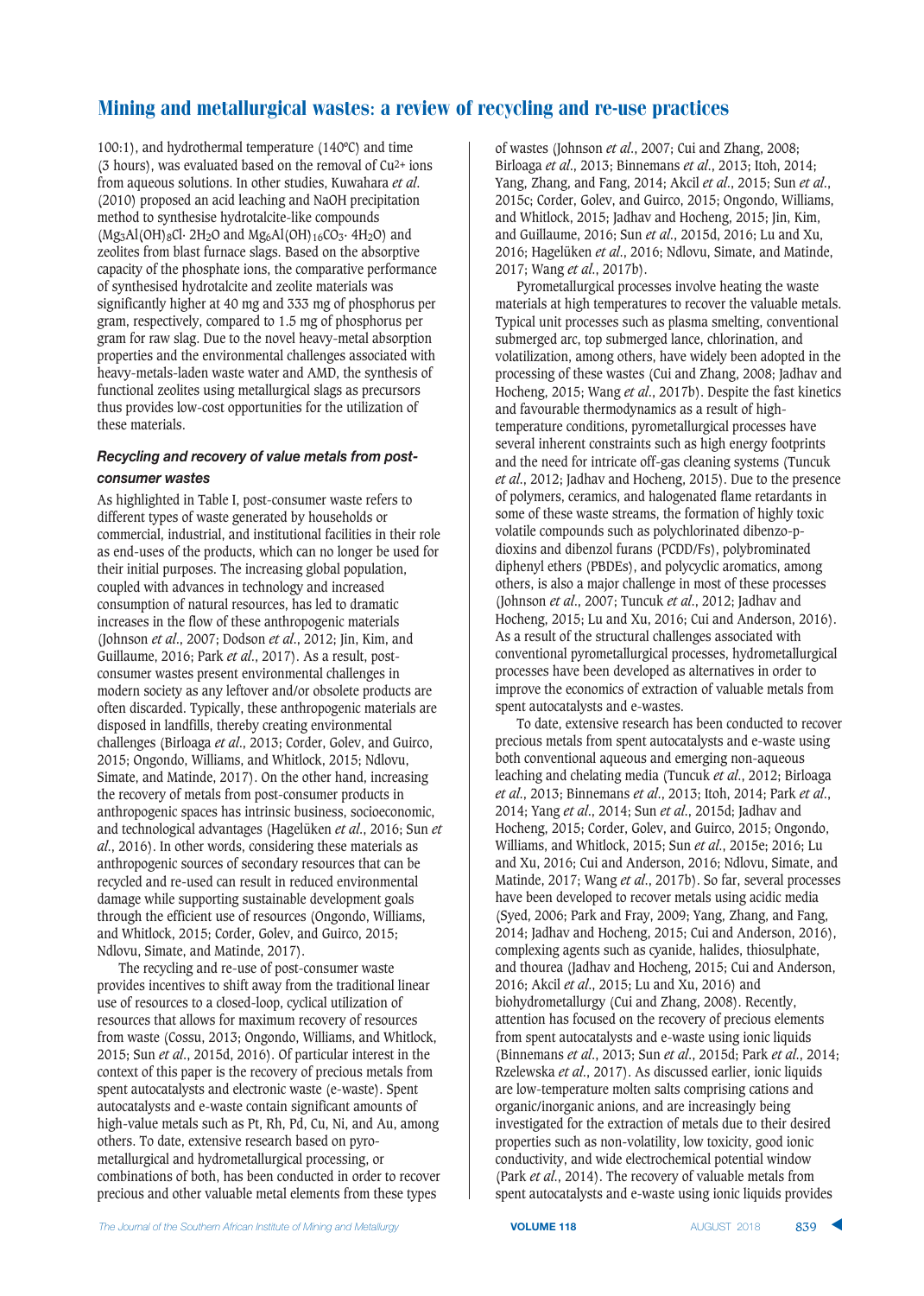several advantages such as high selectivity, ability to recover the valuable metals in their pure state, and the ability to detoxify and produce environmentally benign residues.

Although research into the recycling of spent autocatalysts and e-waste for metal recovery and the generation of other valuable products has been widespread, large scale production plants dedicated solely to the processing of these wastes material are still to be universally adopted. This is mainly due to the fact that metal recycling plants are capital-intensive and expensive to set up. Furthermore, the success of these interventions is also predicated on a consistent and uniform supply of waste materials, thereby competing with similar products from primary raw materials (Johnson *et al*., 2007; Dodson *et al*., 2012; Corder, Golev, and Guirco, 2015; Sun *et al*., 2016). As a result, the major driver for the success of recycling initiatives so far has been to blend and incorporate the recycled materials with other materials into the existing primary and/or secondary processes for metal extraction.

#### **htegration with engineering education**

The previous sections discussed in detail the technical aspects of recycling and re-use of mining and metallurgical wastes. As discussed earlier, the recycling and re-use of these waste materials is important from an economic, environmental, and industrial point of view. Therefore, in order to maximize the benefits, new systems thinking approaches are crucial to leverage on the circularity and recyclability of some of these materials. For example, the sustainability of the mining and metallurgical industries can be greatly enhanced by incorporating an environmentally friendly way of treating the process residues and/or byproducts generated in the extraction of metals and mineral commodities. In other words, improving the circularity of the various waste materials requires multidisciplinary recycling and re-use initiatives that take into account the initial stages of developing a new material and/or process (Person, 1971; Pech-Canul and Kongoli, 2016). Based on the aforementioned discussions, several researchers have highlighted the early career education and training of design and process engineers as essential components in the dynamics of environmental protection and sustainable consumption of natural resources (Bishop, 2000; Gutierrez-Martin and Hüttenhain, 2003; Boyle, 2004; Hering, 2012; Pech-Canul and Kongoli, 2016; UNESCO, 2010. 2017).

To date, the integration of aspects of sustainability into the engineering curriculum has broadly been driven by the need to address complex societal and socio-economic problems arising from the negative externalities of industrial processes and products (Bishop, 2000; Gutierrez-Martin and Hüttenhain, 2003; Boyle, 2004; Kastenhofer, Lansu, and van Dam-Mieras, 2010; Pech-Canul and Kongoli, 2016; UNESCO, 2017). Obviously, the protracted industrial growth experienced in the 21st century has not only led to the unsustainable use and consumption of natural resources, but has also resulted in unstainable levels of environmental degradation and pollution (Kastenhofer, Lansu, and van Dam-Mieras, 2010). To a greater extent, the emerging paradigms on environmental stewardship have ignited a debate on the role of engineering education in preparing graduates' interdisciplinary and transdisciplinary ethos of

sustainable development (Tilbury, 1995; ABET, 2009; Kastenhofer, Lansu, and van Dam-Mieras, 2010; Vanderburg, 1999; Guerra, 2017; UNESCO, 2010; 2017). For example, UNESCO (2017) explicitly proposed the need for responsive education systems based on pedagogies that empower learners and include sustainability principles. In particular, UNESCO (2017) clearly stipulates the need for institutions to initiate and disseminate engineering curricula that integrate sustainability and sustainable development.

In view of these emerging paradigms in engineering education, extensive debate is now centred on the holistic integration of these issues into the broad engineering teaching and learning space. In principle, the various education systems globally have converged on explicit sets of statements and principles on learning outcomes, desired graduate attributes, and professional competencies relevant to sustainable development. Possible approaches include facilitating active learning and development of higher order cognitive skills on sustainability by:

- (1) Incorporating environmental aspects in the design tasks of the various courses covering the unit processes producing the waste materials (Vanderburg, 1999; Boks and Diehl, 2006; Zimmerman and Anastas, 2009; Zoller, 2013)
- (2) Research-based teaching in order to develop cognitive enquiry skills through experiential learning (Kolb, 1984; Grimson, 2002; Healy, 2005; Zoller, 2013; Hedden *et al*., 2017)
- (3) Alignment of individual academics' agency into the teaching and learning of sustainability principles (Cebrián and Junyent, 2015; Colombo and Mattarolo, 2017; Hedden *et al*., 2017).

#### **Conclusion**

The increasing global population, coupled with advances in technology and increased consumption of resources, has led to a dramatic increase in the flow of anthropogenic materials. However, the linear model of resources consumption obviously results in high levels of waste from the mining, metallurgical, and industrial processing of virgin raw materials. Inasmuch as the production of mining and metallurgical wastes is inevitable in the production of industrial materials, waste management practices to date have focused on how to manage the way in which the waste is generated and disposed of. However, the traditional approach to managing mining and metallurgical waste is not only unsustainable, but also discounts the circularity of most of these anthropogenic materials. Based on the emerging paradigm of a circular economy model that mandates the reduction, recycling, and re-use of wastes, this paper provided a critical review of current and emerging research on the recycling and re-use of mining and metallurgical wastes. Firstly, the paper categorized the various types of wastes in the mining and metallurgical industries and introduced some of the legislative framework governing these types of wastes. Secondly, the paper highlighted the ongoing research and emerging trends in the recycling and re-use of selected mining, metallurgical and post-consumer wastes. With a view of igniting debate, the paper provided a brief overview of the converging principles on the integration of the key aspects of sustainability into the engineering education curriculum.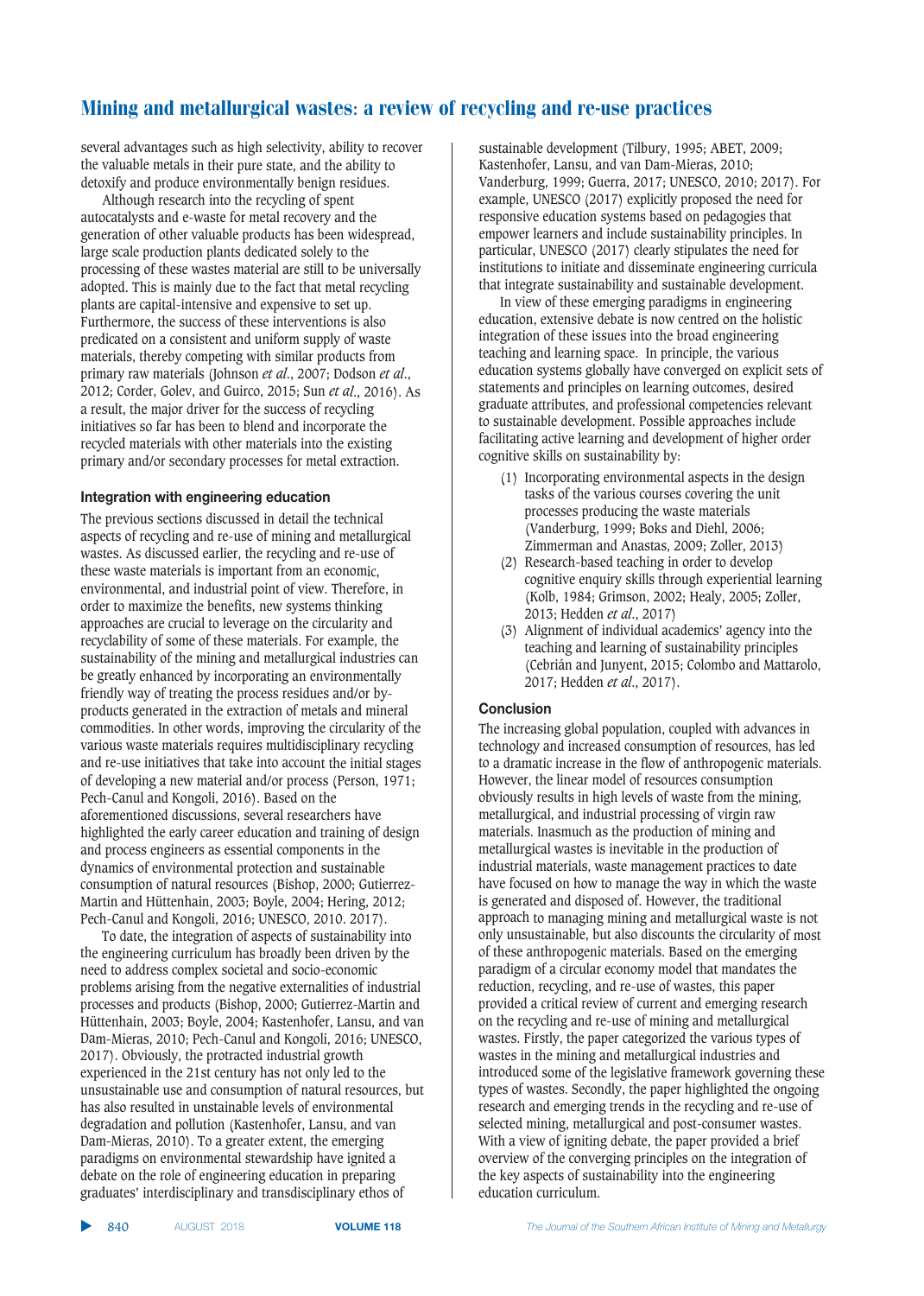#### $References$

- ABET. 2009. Criteria for accrediting engineering programs for evaluations during 2010-2011 accreditation cycles. Baltimore, MD. http://www.abet.org/wp-content/uploads/2015/04/criteria-eac-2010- 2011.pdf [accessed 24 November 2017].
- ABBOTT, P.A., CAPPER, G., DAVIES, D.L., RASHEED, R.K., and SHIKOTRA, P. 2005. Selective extraction of metals from mixed oxide matrices using cholinebased ionic liquids. *Inorganic Chemistry Communication*, vol. 44. pp. 6497–6499.
- ABBOTT, P.A., CAPPER, G., DAVIES, D.L., MCKENZIE, K.J., and OBI, S.U. 2006a. Solubility of metal oxides in deep eutectic solvents based on choline chloride. *Journal of Chemical and Engineering Data*, vol. 51. pp. 1280–1282.
- ABBOTT, A.P., CAPPER, G., DAVIES, D.L., and SHIKOTRA, P. 2006b. Processing of metal oxides using ionic liquids. *Mineral Processing and Extractive Metallurgy*, vol. 115, no. 1. pp. 15–18.
- ABBOTT, A.P., COLLINS, J., DALRYMPLE, I., HARRIS, R.C., MISTRY, R., QIU, F., SCHEIRER, J., and WISE, W.R. 2009. Processing of electric arc furnace dust using deep eutectic solvents. *Australian Journal of Chemistry*, vol. 62. pp. 341–347.
- ABBOTT, P.A., FRISCH, G., HARTLEY, J., and RYDER, K.S. 2011. Processing of metals and metal oxides using ionic liquids: Critical review. *Green Chemistry*, vol. 13. pp. 471–481.
- ABDULLAH, M.O. 2013. Applied Thermal Energy: An Introduction. Taylor & Francis/CRC Press, Boca Raton, FL.
- AKCIL, A. and KOLDAS, S. 2006. Acid mine drainage (AMD): causes, treatment and case studies. *Journal of Cleaner Production*, vol. 14. pp. 1139–1145.
- AKCIL, A., ERUST, C., GAHAN, C.S., OZGUN, M., SAHIN, M., and TUNKUK, A. 2015. Precious metal recovery from waste printed circuit boards using cyanide and non-cyanide lixiviants: A review. *Waste Management*, vol. 45. pp. 258–271.
- ALBERTSSON, G.J., TENG, L., and BJÖRKMAN, B. 2014. Effect of basicity on chromium partition in CaO-MgO-SiO<sub>2</sub>-Cr<sub>2</sub>O<sub>3</sub> synthetic slag at 1873K. *Transactions of the Institution of Mining and Metallurgy Section B: Mineral Processing and Extractive Metallurgy*, vol. 132, no. 2. pp. 116–122.
- ALBERTSSON, G.J. 2013. Abatement of chromium emissions from steelmaking slags-Cr stabilization by phase separation. Doctoral thesis, Royal Institute of Technology. Stockholm, Sweden.
- AMARASEKARA, A.S. 2016. Acidic ionic liquids. *Chemical Reviews*, vol. 116. pp. 6133–6183.
- BAI, Z., QUI, G., PEND, B., GUO, M., and ZHANG, M. 2016. Synthesis and characterization of glass-ceramics prepared from high carbon ferrochromium slag. *RCS Advances*, vol. 6. pp. 52715–52723.
- BAKKAR, A. 2014. Recycling of electric furnace dust through dissolution in deep eutectic ionic liquids and electrowinning. *Journal of Hazardous Materials*, vol. 280. pp. 191–199.
- BALINTOVA, M. and PETRILAKOVA, A. 2011. Study of pH Influence of selective precipitation of heavy metals from acid mine drainage. *Chemical Engineering Transactions*, vol. 25. pp. 1–6.
- BARATI, M., ESFAHANI, S., and UTIGARD, T.A. 2011. Energy recovery from high temperature slags. *Energy*, vol. 36. pp. 5440–5449.
- BARBIERI, L., LEONELLI, C., MANFREDINI, T., PELLACANI, G.C., SILIGARDI, C., TONDELLO, E., and BERTONCELLO, R. 1994. Solubility, reactivity and nucleation effect of  $Cr_2O_3$  in the CaO-MgO-Al<sub>2</sub>O<sub>3</sub>-SiO<sub>2</sub> glassy system. *Journal of Materials Science*, vol. 29. pp. 6273–6280.
- BARBIERI, L., CORRADI, A., and LANCELLOTTI, I. 2002. Thermal and chemical behavior of different glasses containing steel fly ash and their transformation into glass-ceramics. *Journal of the European Ceramic Society*, vol. 22. pp. 1759–1765.
- BEUKES, J.P., VAN ZYL, P.G., and RAS, M. 2012. Treatment of Cr (VI)-containing wastes in the South African ferrochrome industry - a review of currently applied methods. *Journal of the Southern African Institute of Mining and Metallurgy*, vol. 112. pp. 347–352.
- BIAN, Z., MIAO, X., LEI, S., CHEN, S., WANG, W., and STRUTHERS, S. 2012. The challenges of recycling mining and mineral processing wastes. *Science*, vol. 337, no. 6095. pp. 702–703.
- BINNEMANS, K. and JONES, P.T. 2017. Solvometallurgy: An emerging branch of extractive metallurgy. *Journal of Sustainable Metallurgy*, vol. 3, no. 3. pp. 570–600.
- BINNEMANS, K., JONES, P.T., BLAINPAIN, B., VAN GERVEN, T., YANG, Y., WALTON, A., and BUCHERT, M. 2013. Recycling of rare earths: A critical review. *Journal of Cleaner Production*, vol. 51. pp. 1–22.
- BIRLOAGA, I., DE MICHELIS, I., FERELLA, F., BUZATU, M., and VEGLIÒ, F. 2013. Study on the influence of various factors in hydrometallurgical processing of waste printed circuit boards for copper and gold recovery. *Waste Management*, vol. 33. pp. 935–941.
- BISHOP, P.L. 2000. Pollution prevention: A new paradigm for engineering education. *Environmental Challenges*. Belkin S. (ed.). Springer, Dordrecht. p. 506.
- BISIO, G. 1997. Energy recovery from molten slag and exploitation of the recovered energy. *Energy*, vol. 22, no. 5. pp. 501–509.
- Boks, C. and DIEHL, J.C. 2006. Integration of sustainability in regular courses: experiences in industrial design engineering. *Journal of Cleaner Production*, vol. 14. pp. 932–939.
- BOYLE, C. 2004. Considerations on educating engineers in sustainability. *International Journal of Sustainability in Higher Education*, vol. 5, no. 2. pp. 147–155.
- BURJA, J., TEHOVNIK, F., VODE, F., GODEC, M., ARH, B., and MEDVED, J. 2017. Precipitation of metallic chromium during rapid cooling of  $Cr<sub>2</sub>O<sub>3</sub>$  slags. *Metabk*, vol. 56, no. 1. pp. 13–16.
- CABRERA-REAL, H., ROMERO-SERRANO, A., ZEIFERT, B., HENARNDEZ-RAMIREZ, A., HALLEN-LOPEZ, M., and CRUZ-RAMIREZ, A. 2014. Effect of MgO and CaO/SiO2 on the immobilization of chromium in synthetic slags. *Journal of Materials Cycles and Waste Management*, vol. 14. pp. 317–324.
- CEBRIÁN, G. and JUNYENT, M. 2015. Competencies in education for sustainable development: Exploring the student teachers views. *Sustainability*, vol. 7. pp. 2768–2786.
- CHAIRAKSA-FUJIMOTO, R., INOUE, Y., UMEDA, N., ITOH, S., and NAGASAKA, T. 2015. New pyrometallurgical process of EAF dust treatment with CaO addition. *International Journal of Minerals, Metallurgy and Materials*, vol. 22, no. 8. pp. 788–797.
- CHAIRAKSA-FUJIMOTO, R., MARUYAMA, K., MIKI, T., and NAGASAKA, T. 2016. The selective leaching of zinc oxide from electric arc furnace dust pre-treated with calcium oxide. *Hydrometallurgy*, vol. 159. pp. 120–125.
- CHINNAM, R.K., FRANCIS, A.A., WILL, J., BERNADO, E., and BOCCACCINI, A.R. 2017. Review: Functional glasses and glass-ceramics derived from iron-rich waste and combination of industrial residues. *Journal of Non-Crystalline Solids*, vol. 365. pp. 63–75.
- CHOWDHURY, A.R.. SARKAR, D., and DATTA, R. 2015. Remediation of acid mine drainage-impacted water. *Current Pollution Reports*, vol. 1. pp. 131–141.
- COLOMBO, E. and MATTAROLO, L. 2017. Energy and development: the role of academia in education, research, and technological cooperation for sustainability. *Wiley Interdisciplinary Reviews Energy and Environment*, vol. 6. pp. 1–12.
- CORDER, G.D., GOLEV, A., and GUIRCO, D. 2015. Wealth from metals: Translating global knowledge on industrial ecology to metals recycling in Australia. *Minerals Engineering*, vol. 76. pp. 2–9.
- COSSU, R. 2013. Urban mining concept. *Waste Management*, vol. 33, no. 3. pp. 497–497.
- CUI, H. and ANDERSON, C.G. 2016. Literature review of hydrometallurgical recycling of printed circuit boards (PCBs). *Journal of Advanced Chemical Engineerin*g, vol. 6, no. 1. pp. 1–11.
- DAVRIS, P., BALOMENOS, E., PANIAS, D. and PASPALIARIS, I. 2016. Selective leaching of rare earth elements from bauxite (red mud) using functionalised hydrophobic ionic liquid. *Hydrometallurgy*, vol. 164. pp. 125–135.
- DE BUZIN, P.J.W.K., HECK, N.C., and VILELA, A.C.F. 2017. EAF dust: An overview on the influences of physical, chemical and mineral features in its recycling and waste incorporation routes. *Journal of Materials Research and Technology*, vol. 6, no. 2. pp. 194–202.
- DEPARTMENT OF SCIENCE AND TECHNOLOGY. 2014. A waste research, developing and innovation roadmap for South Africa (2015-2025). Summary Report. Department of Science and Technology, Pretoria. https://www.wasteroadmap.co.za/download/waste\_rdi\_roadmap\_ summary.pdf [accessed 20 November 2017].
- DEPARTMENT OF WATER AND ENVIRONMENT. 2010. National Environmental Management Act (Act No. 107 of 1998). Republic of South Africa. http://www.dwa.gov.za/Groundwater/ Documents/EIA%20 Regs%20listing%20Notice1.pdf [accessed 27 January 2018.
- DODSON, J.R., HUNT, A.J., PARKER, H.L., YANG, Y., and CLARK, J.H. 2012. Elemental sustainability: Towards the total recovery of scarce metals. *Chemical Engineering and Processing: Process Intensification*, vol. 51. pp. 69–78.
- DUAN, W., YU, Q., and WANG, Z. 2017. Comprehensive analysis of the coal particle in molten blast furnace slag to recover waste heat. *Energy and Fuels*, vol. 31. pp. 8813–8819.
- DUAN, W., YU, Q., ZUO, Z., QIN, Q., LI, P., and LIU, J. 2014a. The technological calculation for synergistic system of BF slag waste heat recovery and carbon resources reduction. *Energy Conservation and Management*, vol. 87. pp. 185–190.
- DUAN, W., YU, Q., XIE, H., QIN, Q., and ZUO, Z. 2014b. Thermodynamic analysis of hydrogen-rich gas generation from coal/steam gasification using blast furnace slag as a heat carrier. *International Journal of Hydrogen Energy*, vol. 39. pp. 11611-11619.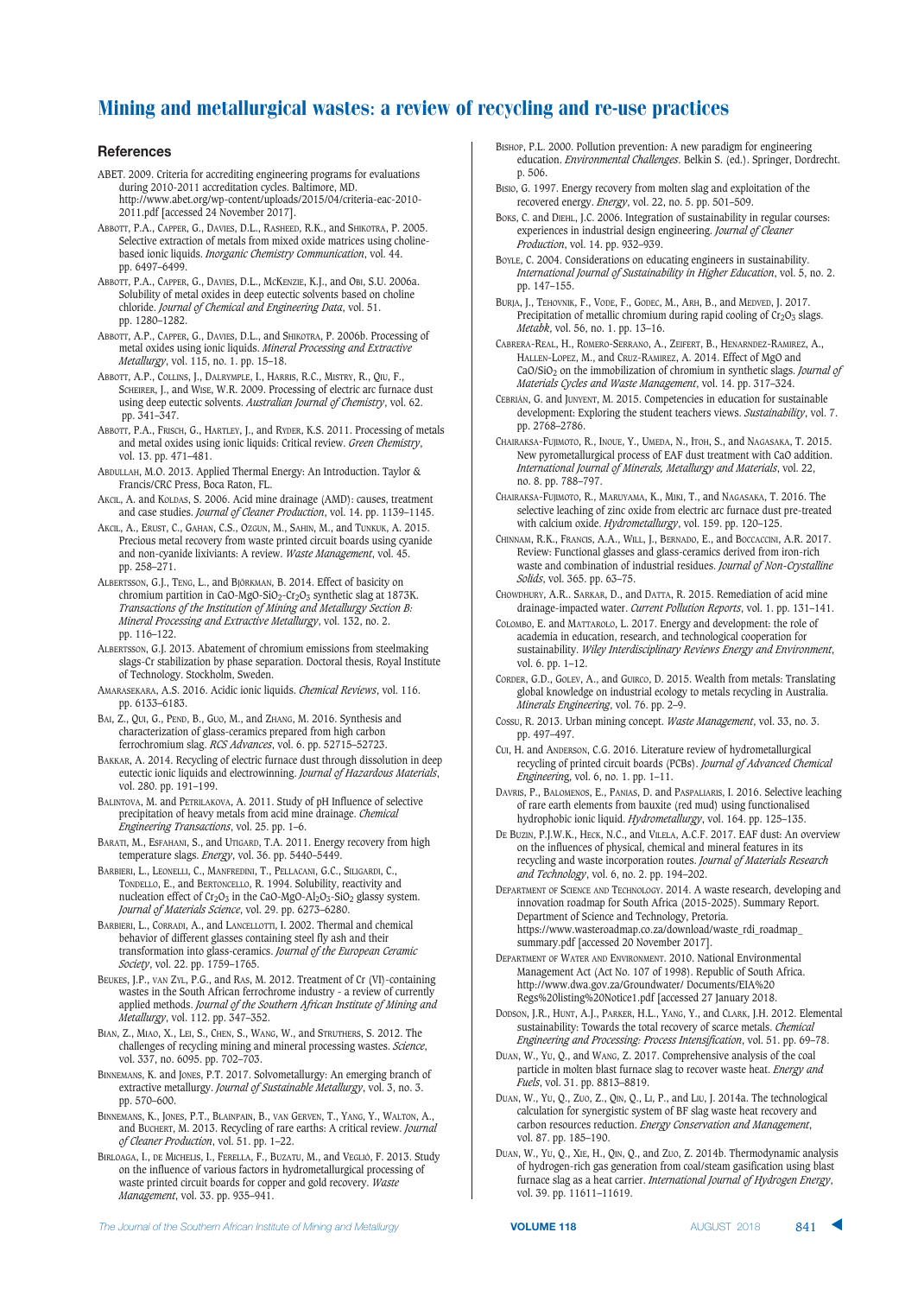- DURINCK, D., ENGSTROM, F., ARNOUT, S., HEULENS, J., JONES, P.T., BJORKMAN, B., BLAINPAIN, B. and WOLLANTS, P. 2008a. Hot stage processing of metallurgical slags. *Resources, Conservation and Recycling*, vol. 52. pp. 1121–1131.
- DURINCK, D., ARNOUT, S., MERTEN, G., BOYDENS, E., JONES, P.T., ELSEN, J., BLAINPAIN, B., and WOLLANTS, P. 2008b. Borate distribution in stabilized stainless steel slag. *Journal of the American Ceramic Society*, vol. 91, no. 2. pp. 548–554.
- EDRAKI, M., BAUMGARTL, T., MANLAPIG, E., BRADSHAW, D., FRANKS, D.M., and MORAN, C.J. 2014. Designing mine tailings for better environmental, social and economic outcomes: A review of alternative approaches. *Journal of Cleaner Production*, vol. 84. pp. 411–420.
- ENGSTRÖM, F., ADOLFSSSON, D., YANG, Q., SAMUELSSON, C., and BJÖRKMAN, B. 2010. Crystallization behavior of some steelmaking slags. *Steel Research International*, vol. 81, no. 5. pp. 362–371.
- ENVIRONMENTAL PROTECTION AGENCY. 2015. Rules and Regulations. Federal Register 80 (8), Tuesday, January 13, 2015. US Federal Government. https://www.gpo.gov/fdsys/pkg/FR-2015-01-13/pdf/FR-2015-01-13.pdf [accessed 31 October 2017].
- EUROPEAN COMMISSION. 2006. Directive 2006/21/EC of the European Parliament and of the Council on the management of waste from extractive industries. http://ec.europa.eu/environment/waste/mining/legis.htm [accessed 27 January 2018].
- EUROPEAN COMMISSION. 2008. Waste management legislation (Section 4). Handbook on the Implementation of EC Environmental Legislation. http://ec.europa.eu/environment/archives/enlarg/handbook/waste.pdf [accessed 31 October 2017].
- EUROPEAN COMMISSION. 2010a. Reference documents under the IPPC Directive and the IED. Circular Economy and Industrial Leadership, European Commission Joint Research Centre. http://eippcb.jrc.ec.europa.eu/reference/ [accessed 31 October 2017].
- EUROPEAN COMMISSION. 2010b. Industrial emissions (integrated pollution prevention and control). Directive 2010/75/EU of the European Parliament and of the Council. http://eurlex.europa.eu/LexUriServ/LexUriServ.do?uri=OJ:L:2010:334:0017:0119:e n:PDF [accessed 30 January 2018].
- EUROPEAN COMMISSION. 2015. Closing the Loop: An EU Action Plan for Circular Economy. COM 614/2. European Commission, Brussels. http://eurlex.europa.eu/resource.html?uri= cellar:8a8ef5e8-99a0-11e5-b3b7- 01aa75ed71a1.0012.02/DOC\_1&format=PDF [accessed 24 November 2017].
- EUROSLAG. 2017. Slag: A high grade product out of a high quality controlled industry. Euroslag. http://www.euroslag.com/products/ [accessed 22 November 2017].
- FLANAGÁN, C., GRAIL, B.M., and JOHNSON, D.B. 2017. New approaches for extracting and recovering metals from mine tailings. *Minerals Engineering*, vol. 106. pp. 71–78.
- GORAKHKI, M.H. and BAREITHER, C.A. 2017. Sustainable reuse of mine tailings and waste rock as water-balance covers. *Minerals*, vol. 7, no. 128. pp. 1–17.
- GOROKHOVSKY, A., ESCALANTE-GARCIA, J.I., GOROKHOVSKY, V., and MESCHERYAKOV, D. 2002. Inorganic wastes in the manufacture of glass and glass-ceramics: Quartz-feldspar waste of ore refining, metallurgical slag, limestone dust, and phosphorus slurry. *Journal of American Ceramic Society*, vol. 85, no. 1. pp. 285–287.
- GRIMSON, J. 2002. Re-engineering the curriculum for the 21st century. *European Journal of Engineering Education*, vol. 27, no. 1. pp. 31–37.
- GUERRA, A. 2017. Integration of sustainability in engineering education: Why is PBL an answer? *International Journal of Sustainability in Higher Educatio*n, vol. 18, no. 3. pp. 436–454.
- GU, F., PENG, Z., ZHANG, Y., TANG, H., YE, L., TIAN, W., LIANG, G., RAO, M., LI, G., and JIANG, T. 2018. Facile route for preparing refractory materials from ferronickel slag with addition of magnesia. *ACS Sustainable Chemistry and Engineering*, vol. 6. pp. 4880–4889.
- GUTIERREZ-MARTIN, F. and HÜTTENHAN, S.H. 2003. Environmental education: New paradigms and engineering syllabus. *Journal of Cleaner Production*, vol. 11. pp. 247–251.
- HA, T.K., KWON, B.K., PARK, K.S., and MOHAPATRA, D. 2015. Selective leaching and recovery of bismuth as  $Bi<sub>2</sub>O<sub>3</sub>$  from copper converter dust. *Separation and Purification Technology*, vol. 142. pp. 116–122
- HAGELÜKEN, C., LEE-SHIN, J.U., CARPENTIER, A., and HERON, C. 2016. The EU circular economy and its relevance to metal recycling. *Recycling*, vol. 1. pp. 242–253.
- HEALEY, M. 2005. Linking research and teaching: Exploring disciplinary spaces and the role of inquiry-based, learning. *Reshaping the University: New Relationships between Research, Scholarship and Teaching*. Barnett, R. (ed.). McGraw Hill/Open University Press. pp. 67–78.
- HEDDEN, M.K., WORTHY, R., AKINS, E., SLINGER-FRIEDMAN, V., and PAUL, R.C. 2017. Teaching sustainability using an active learning constructivist approach: discipline-specific case studies in higher education. *Sustainability*, vol. 9, no. 1320. pp. 1–18.
- HERING, J.G. 2012. An end to waste? *Science*, vol. 337, no. 6095. p. 623.
- HUANG, X., YU, L., LI, D.W., SHIAU, Y.C., LI, S., and LIU, K.X. 2015. Preparation and properties of geopolymers from blast furnace slag. *Materials Research Innovations*, vol. 19, no. S10. pp. 413–419.
- ITOH, H. 2014. The recent trends of e-waste recycling and rare metal recovery in Japan. *WIT Transactions on Ecology and the Environment*, vol. 180. pp. 3–14.
- JADHAV, U. and HOCHENG, H. 2015. Hydrometallurgical recovery of metals from large printed circuit board pieces. *Scientific Reports*, vol. 5, no. 145740. pp. 1–9.
- JIANG, L., BAO, Y., CHEN, Y., LIU, G., HAN, F., YANG, Q., and WU, J. 2018. Experimental investigation on BOF slag oxidation in air. *Ironmaking and Steelmaking*, January. pp. 1–8. https://doi.org/10.1080/03019233.2017.1410945
- JIN, Y., KIM, J., and GUILLAUME, B. 2016. Review of critical material studies. *Resources, Conservation and Recycling*, vol. 113. pp. 77–87.
- JOHNSON, D.B. and HALLBERG, K. B. 2005. Acid mine drainage remediation options: a review. *Science of the Total Environment*, vol. 338. pp. 3–14.
- JOHNSON, J., HARPER, E.M., LIFSET, R., and GRAENDEL, T.E. 2007. Dining at the periodic table: Metals concentrations as they relate to recycling. *Environmental Science and Technology*, vol. 41, no. 5. pp. 1759–1765.
- KALINKIN, A.M., KUMAR, S., GUREVICH, B.I., KALINKINA, E.V., and TYUKAVKINA, V.V. 2014. Synthesis of geopolymer materials based on slags of nonferrous metallurgy with the use of mechanoactivation. *Glass Physics and Chemistr*y, vol. 40, no. 1. pp. 26–30.
- KARAYANNIS, V., NTAMPEGLIOTIS, K., LAMPRAKOPOULOS, S., PAPAPOLYMEROU, G., and SPILIOTIS, X. 2017. Novel sintered ceramic materials incorporated with EAF steel slag. *Materials Research Express*, vol. 4. pp. 1–9.
- KASTENHOFER, K., LANSU, A., and VAN DAM-MIERAS, R. 2010. The contribution of university curricula to engineering education for sustainability. *GAIA*, vol. 19, no. 1. pp. 44–51.
- KILICARSLAN, A., SARIDEDE, M.N., STOPIC, S., and FRIEDRICH, B. 2014. Use of ionic liquid in leaching process of brass wastes for copper and zinc recovery. *International Journal of Minerals, Metallurgy and Materials*, vol. 21, no. 2. pp. 138-143. KILICARSLAN, A. and SARIDEDE, M.N. 2015. Recovery of metallic values from brass waste using Brønsted acidic ionic liquid as a leachate. *Journal of Materials*, vol. 67, no. 11. pp. 2739–2746.
- KOLB, D.A. 1984. Experiential Learning: Experiences as the Source of Learning and Development. Prentice Hall, Englewood Cliffs, NJ. pp. 25–38.
- KÜHN, M. AND MUDERSBACH, D. 2004. Treatment of liquid EAF slag from stainless steelmaking to produce environmental friendly construction materials. *Proceedings of the 2nd International Conference on Process Development in Iron and Steelmaking*, Luleå, Sweden, 6-9 June 2004. Vol. 2. Swerea MEFOS AB. pp. 369–377.
- KUMAR, U. and SINGH, D.N. 2013. E-waste management through regulations. *International Journal of Engineering Inventions*, vol. 3, no. 2. pp. 6–14.
- KUWAHARA, Y., OHMICHI, T., KAMEGAWA, T., MORI, K. and YAMASHITA, H. 2010. A novel conversion process for waste slag: synthesis of hydrotalcite-like compound and zeolite from blast furnace slag and evaluation of adsorption capacities. *Journal of Materials Chemistry*, vol. 20. pp. 5052–5062.
- LAKSHMI, M., KUMAR, K.V., and THYAGARAJAN, K. 2016. Structural and magnetic properties of Cr-Co nanoferrite particles. *Advances in Nanoparticles*, vol. 5. pp. 103–113.
- LIAPIS, I. and PAPAYIANNI, I. 2015. Advances in chemical and physical properties of electric arc furnace carbon steel slag by hot stage processing and mineral mixing. *Journal of Hazardous Materials*, vol. 283. pp. 89–97.
- LÉBRE, E. and CORDER, G. 2015. Integrating industrial ecology thinking into the management of mining waste. *Resources*, vol. 4. pp. 765–786.
- LECLERC, N., MEUX, E., AND LECUIRE, J.M. 2002. Hydrometallurgical recovery of zinc and lead from electric arc furnace dust using mononitrilotriacetate anion and hexahydrated ferric chloride. *Journal of Hazardous Materials*, vol. B91. pp. 257–270.
- LECLERC, N., MEUX, E., and LECUIRE, J.M. 2002. Hydrometallurgical extraction of zinc from zinc ferrites. *Hydrometallurgy*, vol. 70. pp. 175–183.
- LI, D., YUN, H., DIROLL, B.T., DOAN-NGUYEN, V.V.T., KIKKAWA, J.M., and MURRAY, C.B. 2015. Synthesis and size-selective precipitation of monodisperse nonstoichiometric MxFe3-xO4 (M=Mn, Co) nanocrystals and their DC and AC magnetic properties. *Chemistry of Materials*, vol. 28. pp. 480–489.
- LI, Y., PENG, T., MAN, W., JU, L., ZHENG, F., ZHANG, M., and GUO, M. 2016. Hydrothermal synthesis of mixtures of NaA zeolite and sodalite from Tibearing electric arc furnace slag. *RSC Advances*, vol. 6. pp. 8358–8366.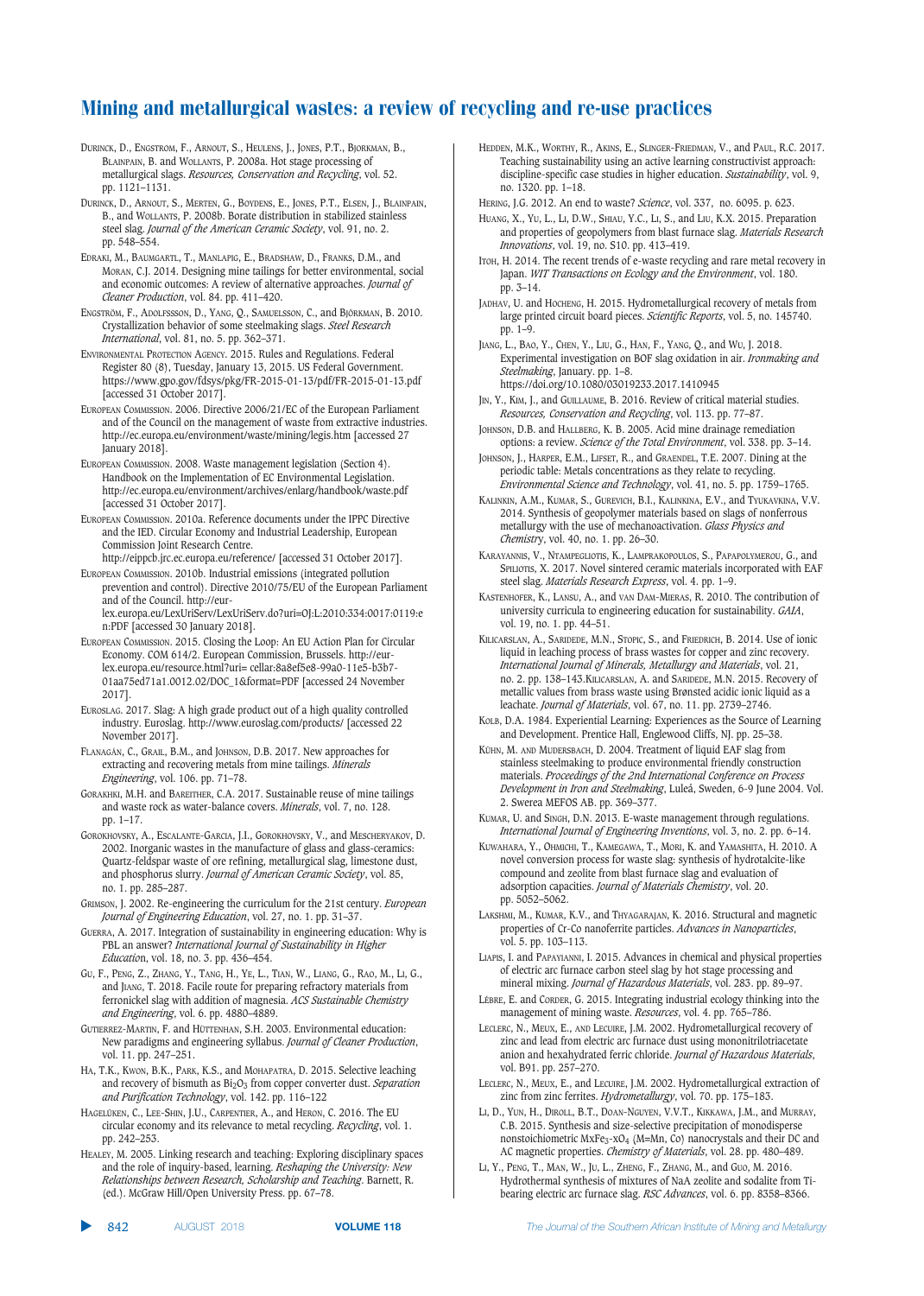- LIN, X., PENG, Z., YAN, J., LI, Z., HWANG, J.Y., ZHANG, Y., LI, G., and JIANG, T. 2017. Pyrometallurgical recycling of electric arc furnace dust. *Journal of Cleaner Production*, vol. 149. pp. 1079–1100.
- LIU, Z., ZONG, Y., and Hou, J. 2013. Preparation of slag glass ceramic from electric arc furnace slag, quartz sand and talc under various MgO/Al<sub>2</sub>O<sub>3</sub> ratios. *Advances in Applied Ceramics*, vol. 115, no. 3. pp. 144–151.
- LIU, J., YU, Q., PENG, J., HU, X., and DUAN, W. 2015. Thermal energy recovery from high temperature blast furnace slags. *International Communications in Heat and Mass Transfer*, vol. 69. pp. 23–28.
- LIU, J., YU, Q., ZUO, Z., DUAN, W., HAN, Z., QIN, Q., and YANG, F. 2016. Experimental investigation on molten slags granulation for waste heat recovery from various metallurgical slags. *Applied Thermal Engineering*, vol. 103. pp. 1112–1118.
- LOTTERMOSER, B.G. 2011. Recycling, reuse and rehabilitation of mine wastes. *Elements*, vol. 7. pp. 405–410.
- LU, Y. AND XU, Z. 2016. Precious metals recovery from waste printed circuit boards: A review of current status and perspectives. *Resources, Conservation and Recycling*, vol. 113. pp. 28–39.
- MA, G. and GARBERS-CRAIG, A.M. 2006. A review on the characteristics, formation mechanism and treatment processes of Cr (IV)-containing pyrometallurgical wastes. *Journal of the Southern African Institute of Mining and Metallurgy*, vol. 106. pp. 753–763.
- MA, S. AND BANFIELD, J.F. 2011. Micron-scale Fe2+/Fe3+, intermediate sulfur species and  $O_2$  gradients across the biofilm-solution-sediment interface control biofilm organization. *Geochimica et Cosmochimica Acta*, vol. 75. pp. 3568–3580.
- MA, N. and HOUSER, J.B. 2014. Recycling of steelmaking slag fines by weak magnetic separation coupled with selective particle size screening. *Journal of Cleaner Production*, vol. 82. pp. 221–231.
- MACHADO, A.T., VALENZUELA-DIAZ, F.R., DE SOUZA, C.A.C., and DE ANDRAME LIMA, L.R.P. 2011. Structural ceramics made with clay and steel dust pollutants. *Applied Clay Science*, vol. 51. pp. 503–506.
- MACINGOVA, E. and LUPTAKOVA, A. 2012. Recovery of metals from acid mine drainage. *Chemical Engineering Transactions*, vol. 28. pp. 109–114.
- MALLAPUR, V.P. and OUBAGARANADIN, J.U.K. 2017. A brief review of the synthesis of zeolites from hazardous wastes. *Transactions of the Indian Ceramic Society*, vol. 76, no. 1. pp. 1–13.
- MARUOKA, N., MIZOUCHI,T., PURWNTO, H., and AKIYAMA, T. 2004. Feasibility study for recovering waste heat in the steelmaking industry using a chemical recuperator. *ISIJ International*, vol. 44, no. 2. pp. 257–262.
- MENAD, N., KANARI, N., and SAVE, M. 2014. Recovery of high grade iron compounds from LD slag by enhanced magnetic separation techniques. *International Journal on Mineral Processing*, vol. 126. pp. 1–9.
- MIKI, T., CHAIRAKSA-FUJIMOTO, R., MARUYAMA, K., and NAGASAKA, T. 2016. Hydrometallurgical extraction of zinc from CaO treated EAF dust in ammonium chloride solution. *Journal of Hazardous Materials,* vol. 302. pp. 90–96.
- MILLS, K.C., YUAN, L., and JONES, R.T. 2011. Estimating the physical properties of slags. *Journal of the Southern African Institute of Mining and Metallurgy*, vol. 111. pp. 649–658.
- NDLOVU, S., SIMATE, G.S., and MATINDE, E. 2017. Waste Production and Utilization in the Metal Extraction Industries. Taylor & Francis/CRC Press, Boca Raton, FL. https://doi.org/10.1201/9781315153896
- NEL, P.J. and TÄUBER, A. 1970. Use of South African blast furnace slag for ceramic purposes. *Journal of the South African Institute of Mining and Metallurgy*, vol. 70. pp. 366–368.
- NIKITIN, S., KOL'TSOVA, Y., and BELIY, Y. 2013. Production of porous glasscrystalline materials using different types of natural and recycled resources. *Journal of Chemical Technology and Metallurgy*, vol. 48, no. 4. pp. 396–405.
- NOCKEMANN, P., THIJS, B., PITTOIS, S., THOEN, J., GLORIEUX, C., VAN HECKE, K., VAN MEERVELT, L., KIRCHNER, B., and BINNEMANS, K. 2006. Task-specific ionic liquid for solubilizing metal oxides. *Journal of Physical Chemistry*, vol. B110. pp. 20978–20992.
- NOCKEMANN, P., THIJS, B., PARAC-VOGT, T.N., VAN HECKE, K., VAN MEERVELT, L., TINANT, B., HARTENBACH, I., SCHELD, T., NGAN, V.T., NGUYEN, M.T., and BINNEMANS, K. 2008. Carboxyl-functionalized task-specific ionic liquid for solubilizing metal oxides. *Inorganic Chemistry*, vol. 47. pp. 9987–9999.
- NORDSTROM, D.K.., BOWELL, R.J., CAMPBELL, K.M., and ALPERS, C.N. 2017. Challenges in recovering resources from acid mine drainage. https://www.imwa.info/docs/imwa\_2017/ IMWA2017\_Nordstrom\_1138.pdf [accessed November 2017].
- NORVAL, D. and OBERHOLSTER, R.E. 2011. Further processing and granulation of slags with entrained metal and high metal compound content, with specific reference to present manganese slag dumps as well as additions due to daily production. *Southern African Pyrometallurgy*. Jones, R.T and

den Hoed, P. (eds.). Southern African Institute of Mining and Metallurgy. Johannesburg, South Africa. pp. 129–143.

- NYIRENDA, R.L. 1991. The processing of steelmaking flue dust: A review. *Minerals Engineering*, vol. 4, no. 7-11. pp. 1003–1025.
- ONGONDO, F.O., WILLIAMS, I.D., and WHITLOCK, G. 2015. Distinct urban mines: Exploiting secondary resources in unique anthropogenic spaces. *Waste Management*, vol. 45. pp. 4–9.
- PALENCIA. I., ROMERO, R., IGLESIAS, N., and CARRANZA, F. 1999. Recycling of EAF dust leaching residue to the furnace: A simulation study. *Journal of Materials*, August. pp. 28–32.
- PARK, J., JUNG, Y., KUSUMAH, P., LEE, J., and KWON, K. 2014. Application of ionic liquids in hydrometallurgy. *International Journal of Molecular Sciences*, vol. 15. pp. 15320–15343.
- PARK, J.K., CLARK, T., KRUEGER, N., and MAHONEY, J. 2017. A review of urban mining in the past, present and future. *Advances in Recycling and Waste Management*, vol. 2, no. 2. p. 127.
- PARK, Y.J. and FRAY, D. 2009. Recovery of high purity precious metals from printed circuit boards. *Journal of Hazardous Materials*, vol. 164. pp. 1152–1158.
- PECH-CANUL, M.I. and KONGOLI, F. 2016. The modified central paradigm of materials science and engineering in the extraction and development of new and recycled materials. *Transaction of the Institute of Mining and Metallurgy Section C: Mineral Processing and Extractive Metallurgy C*, vol. 125, no. 4. pp. 238–241.
- PHADKE, H., COLLINS, A., COTRAN, H., GLAZER, S., GOROGNIUK, A., LAVIGNE-DELVILLE, J., MOIN, N., RODRIGUEZ, A., ROGERS, J., and VOZZA, G. 2014. Metals and mining research brief. Sustainability Accounting Standards Board. http://library.sasb.org/wp-content/uploads/NRR/NR0302\_MetalsMining\_ 2014\_06\_24\_Industry\_Brief.pdf [accessed 31 October 2014].
- PERSON, R.A. 1971. Control of emissions from ferroalloy furnace processing. *Journal of Metals*, April. pp. 17–29.
- PIATAK, N.M., PARSONS, M.B., and SEAL II, R.R. 2015. Characteristics and environmental aspects of slags: A review. *Applied Geochemistry*, vol. 57. pp. 236–266.
- PONSOT, I. and BERNADO, E. 2013. Self-glazed glass ceramic foams from metallurgical slag and recycled glass. *Journal of Cleaner Production*, vol. 59. pp. 245–250.
- PRETORIUS, E.B. and NUNNINGTON, R.C. 2002. Stainless steel slag fundamentals: From furnace to tundish. *Ironmaking and Steelmaking*, vol. 29, no. 2. pp. 133-139.
- PURWANTO, H. and AKIYAMA, T. 2006. Hydrogen production from biomass using hot slag. *International Journal of Hydrogen Energy,* vol. 31. pp. 491–495.
- QUIJORNA, N., MIGUEL, G.S., and ANDRES, A. 2011. Incorporation of Waelz slag into commercial ceramic bricks: A practical approach of industrial ecology. *Industrial and Engineering Chemistry Research*, vol. 50. pp. 5806–5814.
- RANKIN, W.J. 2011. Minerals, Metals and Sustainability: Meeting Future Material Needs. CRC Press, Leiden, The Netherlands.
- RASHAD, M.M. 2006. Synthesis and magnetic properties of manganese ferrite from low grade manganese ore. *Materials Science and Engineering*, vol. B127. pp. 123–129.
- RAWLINGS, R.D. 1994. Glass-ceramic matrix composites. *Composites*, vol. 25, no. 5. pp. 372–379.
- RAWLINGS, R.D., WU, J.P., and BOCCACCINI, A.R. 2006. Glass-ceramics: their production from wastes. A review. *Journal of Materials Science*, vol. 41, no. 3. pp. 733–761.
- RECK, B.K. and GRAEDEL, T.E. 2012. Challenges in metal recycling. *Science*, vol. 337, no. 6095. pp. 690–695.
- REUTER, M., XIAO, Y., and BOIN, U. 2004. Recycling and environmental issues of metallurgical slags and salt fluxes. *Proceedings of the VII International Conference on Molten Slags, Fluxes and Salts*. Southern African Institute of Mining and Metallurgy, Johannesburg. pp. 349–356.
- REMUS, R., MONONET, M.A.A., ROUDIER, S., and SANCH, L.D. 2013. Best available techniques (BAT) reference document for iron and steel production. Industrial Emissions Directive 2010/75/EU. European Commission JRC Reference Report.
- REPUBLIC OF SOUTH AFRICA. 2018. Bill of Rights Chapter 2. Constitution of the Republic of South Africa. https://www.gov.za/documents/ constitution/chapter-2-bill-rights#7 [accessed 27 January 2018].
- REPUBLIC OF SOUTH AFRICA. 1991. Minerals Act (Act No. 50 of 1991). https://www.gov.za/sites/www.gov.za/files/a50\_1991.pdf [accessed 27 January 2018].
- RYCROFT, M. 2014. Heat recovery from slag improves energy efficiency of furnaces. *Energize*, April 2014. pp. 55–57.

 **VOLUME 118**  

RZELEWSKA, M., BACZYŃSKA, M., WIŚNIEWSKI, M., and REGEL-ROSOCKA, M. 2017. Phosphonium ionic liquids as extractants for recovery of ruthenium (III) from acidic aqueous solutions. *Chemical Papers*, vol. 71, no. 6. pp. 1065–1072.